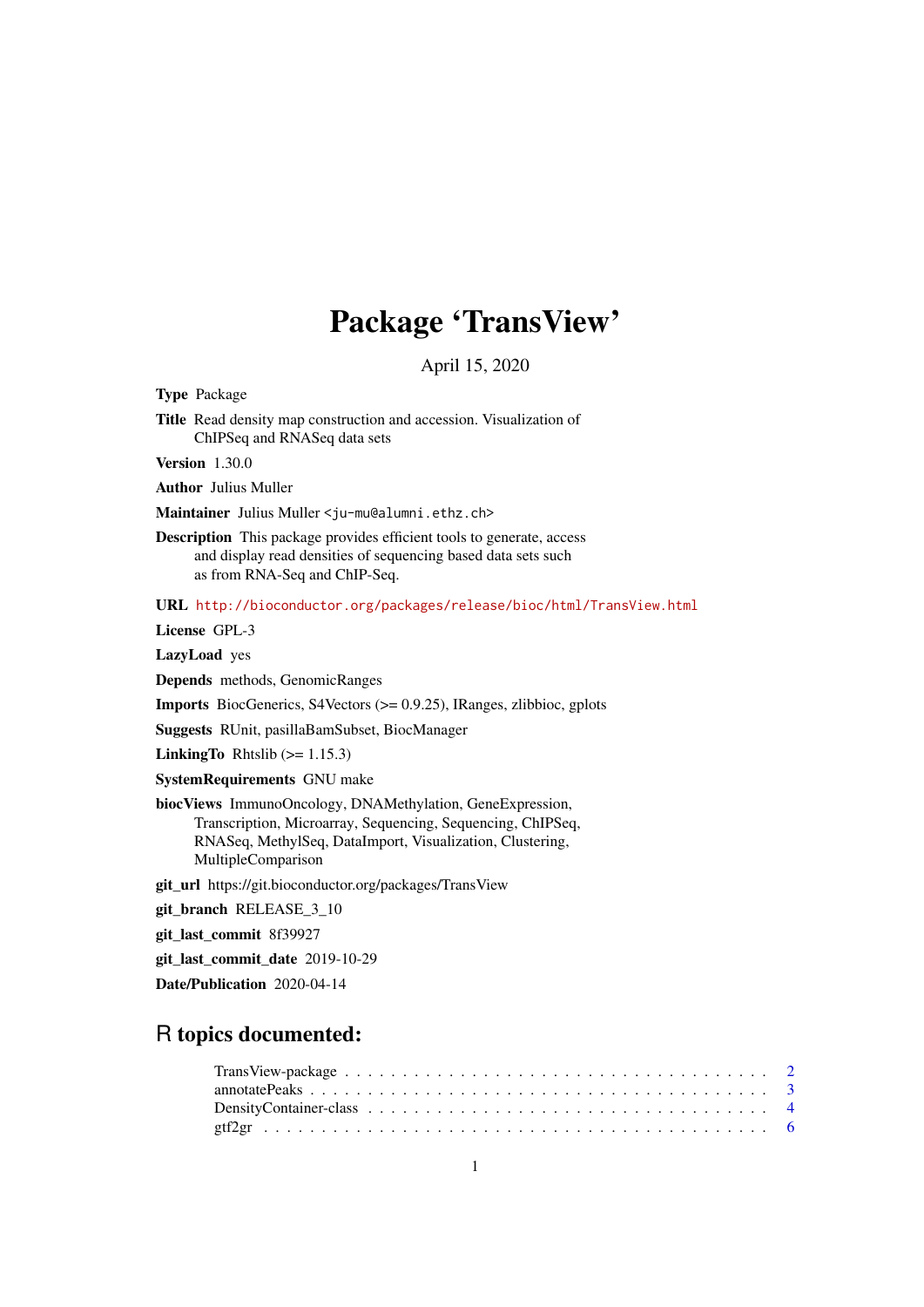# <span id="page-1-0"></span>2 TransView-package

|       | tyStats-methods $\ldots$ $\ldots$ $\ldots$ $\ldots$ $\ldots$ $\ldots$ $\ldots$ $\ldots$ $\ldots$ $\ldots$ $\ldots$ $\ldots$ $\ldots$ $\ldots$ $\ldots$ $\ldots$ $\ldots$ $\ldots$ $\ldots$ $\ldots$ $\ldots$ |    |
|-------|--------------------------------------------------------------------------------------------------------------------------------------------------------------------------------------------------------------|----|
| Index |                                                                                                                                                                                                              | 24 |

| TransView-package | Read density map construction and accession. Visualization of |  |
|-------------------|---------------------------------------------------------------|--|
|                   | ChIPSeq and RNASeq data sets.                                 |  |

# Description

This package provides efficient tools to generate, access and display read densities of sequencing based data sets such as from RNA-Seq and ChIP-Seq.

# Details

| Package:   | TransView                                                                                              |
|------------|--------------------------------------------------------------------------------------------------------|
| Type:      | Package                                                                                                |
| Version:   | 1.7.4                                                                                                  |
| URL:       | http://bioconductor.org/packages/release/bioc/html/TransView.html                                      |
| License:   | GPL-3                                                                                                  |
| LazyLoad:  | yes                                                                                                    |
| Depends:   | methods, Genomic Ranges                                                                                |
| Imports:   | zlibbioc, gplots, IRanges                                                                              |
| Suggests:  | RUnit, pasilla Bam Subset                                                                              |
| biocViews: | Bioinformatics, DNAMethylation, GeneExpression, Transcription, Microarray, Sequencing, HighThroughputS |
| LinkingTo: | Rhtslib                                                                                                |

# Index:

| DensityContainer-class |                                                 |
|------------------------|-------------------------------------------------|
|                        | Class '"DensityContainer"'                      |
| TVResults-class        | Class '"TVResults"'                             |
| TransView-package      | The TransView package: Construction and         |
|                        | visualisation of read density maps.             |
| annotatePeaks          | Associates peaks to TSS                         |
| gtf2gr                 | GTF file parsing                                |
| histogram-methods      | Histogram of the read distribution              |
| macs2gr                | Convenience function for MACS output conversion |
| parseReads             | User configurable efficient assembly of read    |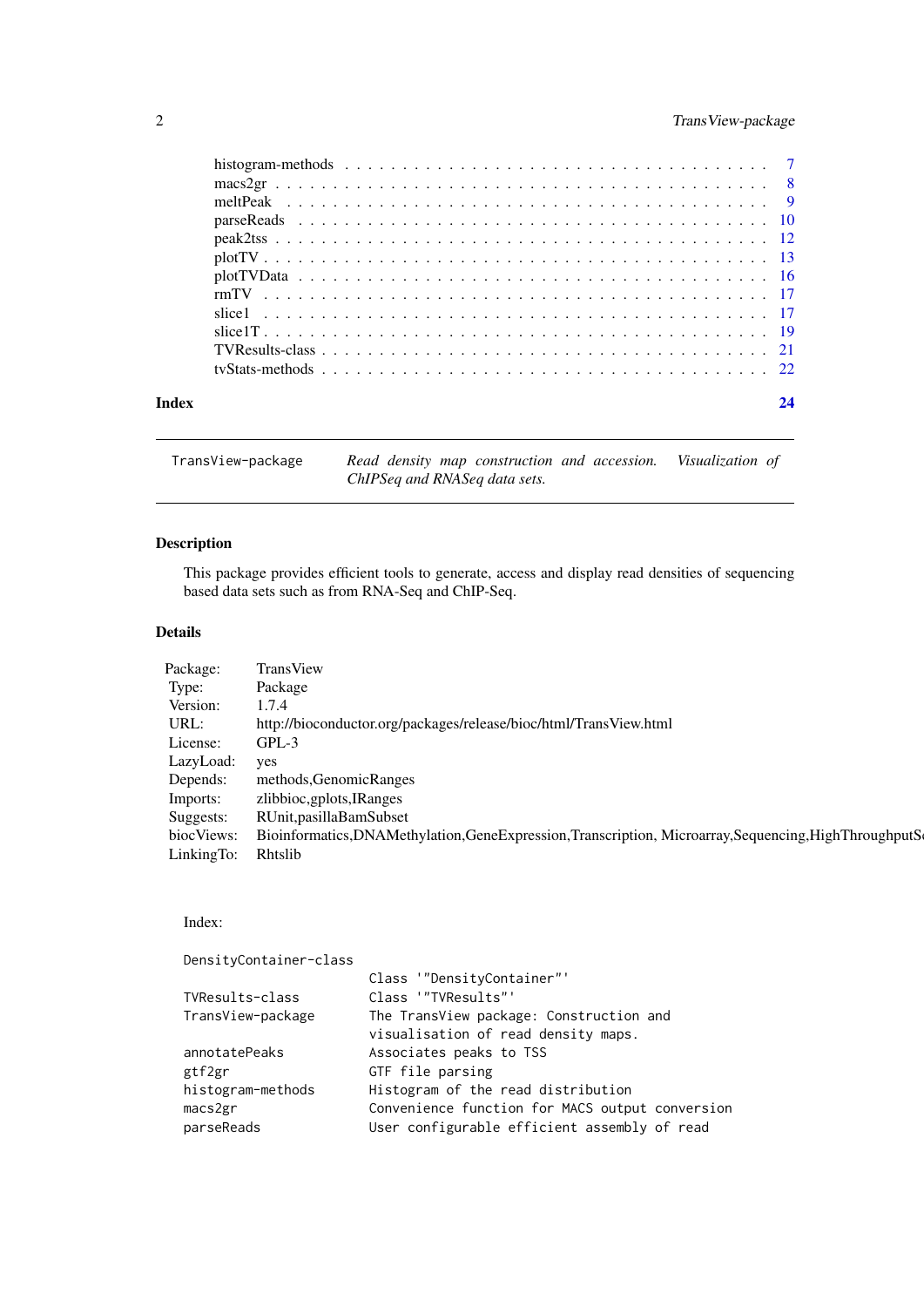#### <span id="page-2-0"></span>annotatePeaks 3

|                 | density maps                                   |
|-----------------|------------------------------------------------|
| peak2tss        | Changes the peak center to the TSS             |
| plotTV          | Plot and cluster global read densities         |
| plotTVData      | Summarize plotTV results                       |
| rmTV            | Free space occupied by DensityContainer        |
| slice1          | Slice read densities from a TransView dataset  |
| slice1T         | Slice read densities of whole transcripts from |
|                 | a TransView DensityContainer                   |
| tvStats-methods | DensityContainer accessor function             |

Further information is available in the following vignettes:

TransView An introduction to TransView (source, pdf)

# Author(s)

Julius Muller

Maintainer: Julius Muller <ju-mu@alumni.ethz.ch>

# Examples

#see vignette

annotatePeaks *Associates peaks to TSS*

# Description

A convenience function to associate the peak center to a TSS or gene body provided by a gtf file.

# Usage

annotatePeaks(peaks, gtf, limit=c(-10e3,10e3), remove\_unmatched=T, unifyBy=F, unify\_fun="mean", mi

# Arguments

| peaks            | A GRanges object.                                                                                                                                                                                                                                                                                |
|------------------|--------------------------------------------------------------------------------------------------------------------------------------------------------------------------------------------------------------------------------------------------------------------------------------------------|
| gtf              | A GRanges object with a meta data column 'transcript_id' and 'exon_id' like<br>e.g. from gtf2gr.                                                                                                                                                                                                 |
| limit            | Maximal distance range for a peak - TSS association in base pairs.                                                                                                                                                                                                                               |
| remove_unmatched |                                                                                                                                                                                                                                                                                                  |
|                  | If TRUE, only TSS associated peaks will be returned.                                                                                                                                                                                                                                             |
| unifyBy          | If a transcript has multiple isoforms, the peak will be associated arbitrarily to the<br>first ID found. In order associate a peak to an isoform with specific characteris-<br>tics, a Density Container can be provided. The choice of the returned isoform<br>will be made based on unify fun. |
| $unifv_fun$      | A function which will choose the isoform in case of non unique peak - TSS asso-<br>ciations. Defaults to the isoform with the highest mean score function(x) {mean(x)}.                                                                                                                          |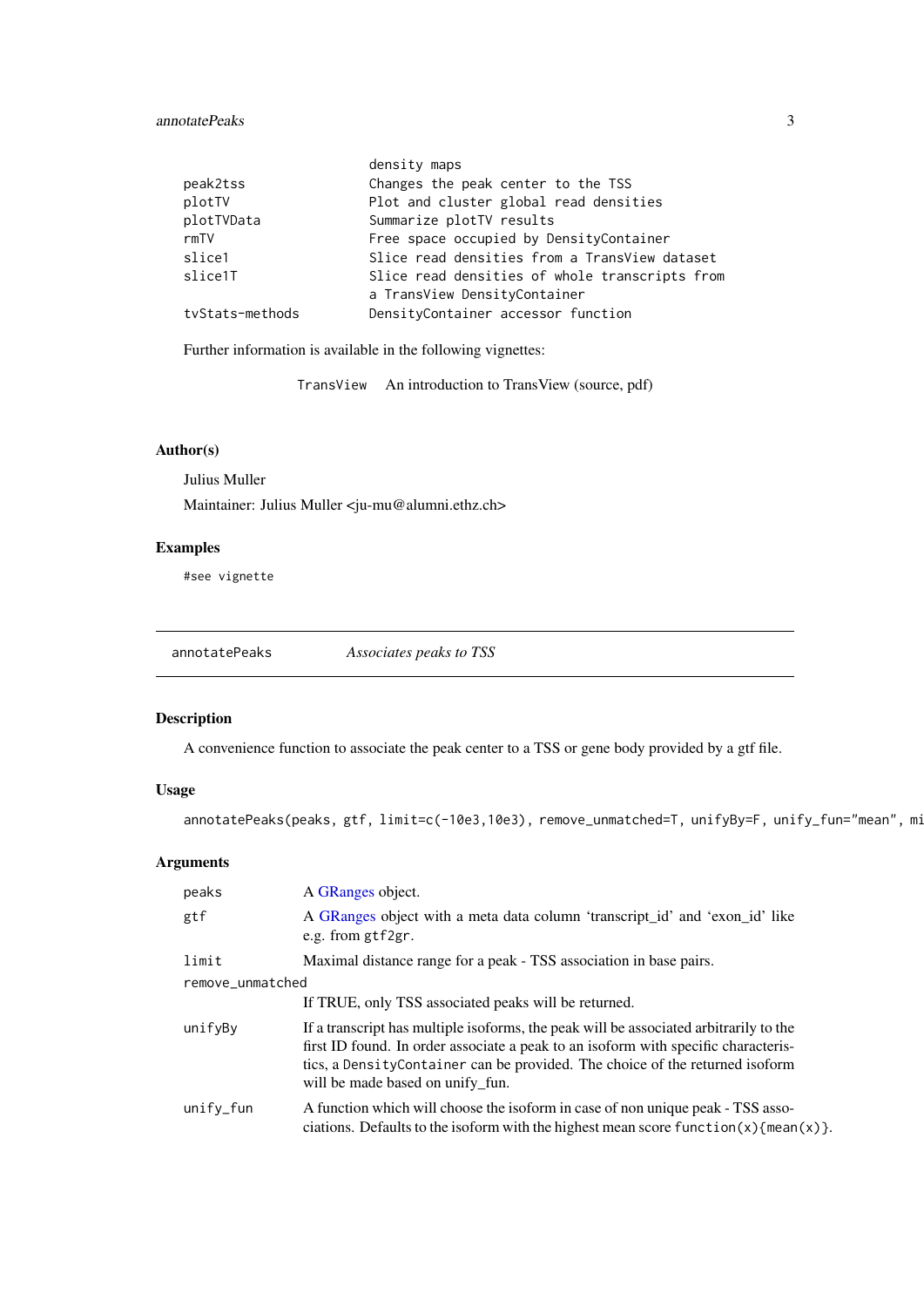<span id="page-3-0"></span>

|           | min_genelength Genes with a total sum of all exons smaller than this value will not be associated<br>to a peak.                                                                                                                                                                                                                             |
|-----------|---------------------------------------------------------------------------------------------------------------------------------------------------------------------------------------------------------------------------------------------------------------------------------------------------------------------------------------------|
| reference | If set to 'tss', the transcript with the smallest distance from the TSS to the peak<br>center will be returned. If set to 'gene_body' the transcript with the smallest<br>distance from the gene body (TSS or TES) to the peak center will be returned<br>and the distance will be zero if the peak center is located within the gene body. |

#### Details

Convenience function to annotate a [GRanges](#page-0-0) object having one row per peak from e.g. macs2gr. The resulting peak - TSS associations can be customized by the restricting the distance and resolving multiple matches using unify\_fun.

# Value

[GRanges](#page-0-0) object with row names according to the peak names provided and an added or updated meta data column 'transcript\_id' with the associated transcript IDs and distances.

# Author(s)

Julius Muller <ju-mu@alumni.ethz.ch>

#### Examples

```
exgtf<-dir(system.file("extdata", package="TransView"),full=TRUE,patt="gtf.gz$")[2]
exls<-dir(system.file("extdata", package="TransView"),full=TRUE,patt="xls$")
```

```
GTF<-gtf2gr(exgtf)
peaks<-macs2gr(exls,psize=500)
apeaks<-annotatePeaks(peaks=peaks,gtf=GTF)
apeaks.gb<-annotatePeaks(peaks=peaks,gtf=GTF,reference="gene_body")
```
<span id="page-3-1"></span>DensityContainer-class

*Class* "DensityContainer"

#### Description

Container with the pointer of the actual density maps and a histogram. Inherits from internal classes storing informations about the origin and the details of the results.

#### Objects from the Class

Objects are created by the function parseReads() using an internal constructor.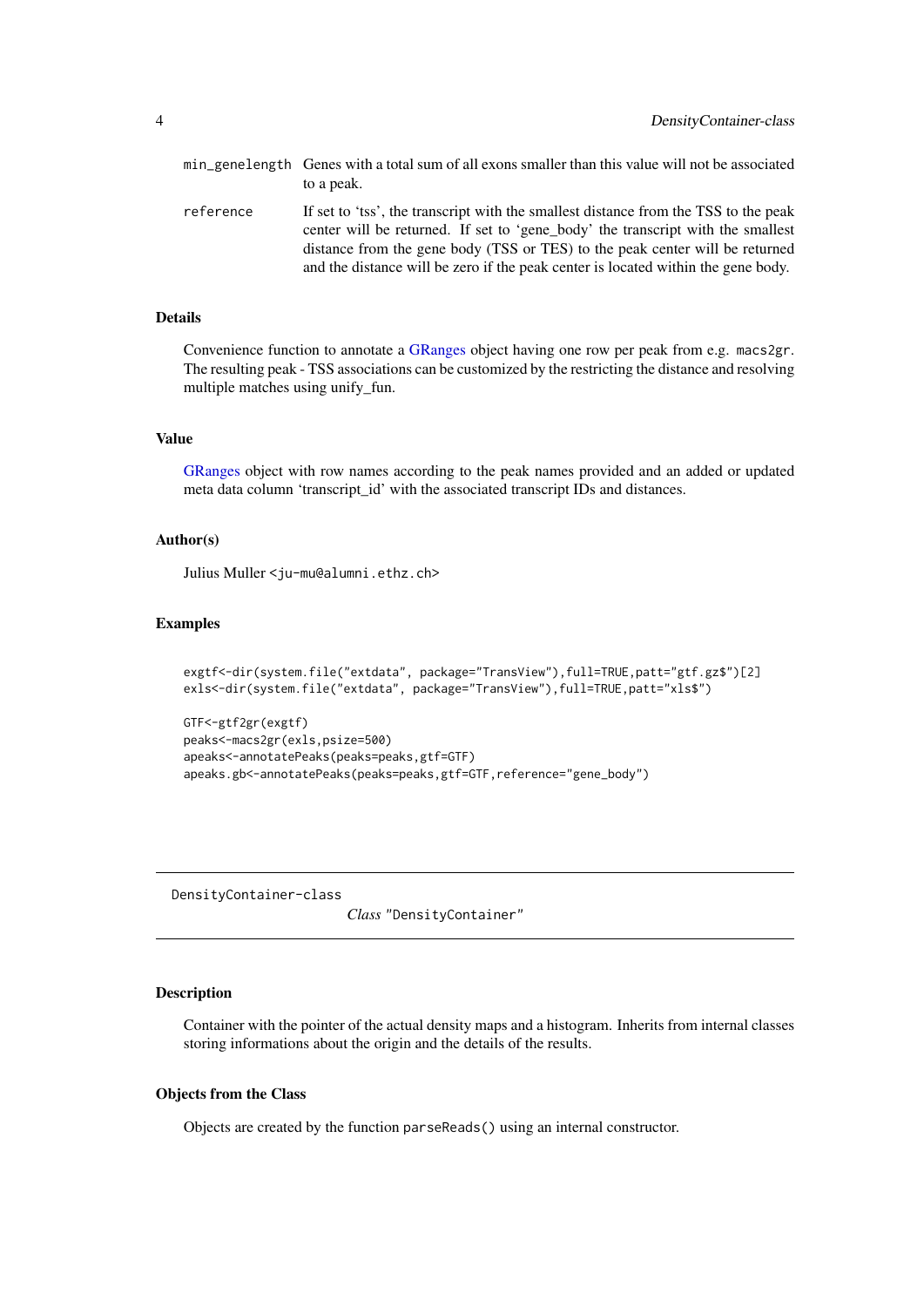#### Accessors

dc represents a "DensityContainer" instance in the following

- $data\_pointer(dc)$ : A character string pointing to the read density map. It points to a variable in .GlobalEnv which is essentially a list resulting from a call to parseReads. The storage space can be freed with the rmTV function.
- ex\_name(dc),ex\_name(dc)<-value: Get or set a string to define a name of this data set
- origin(dc): Filename of the original file
- histogram(dc): A histogram of read pile-ups generated across all read density maps after filtering excluding gaps.
- env(dc): The environment which holds the data pointer target.
- spliced(dc),spliced(dc)<-bool: This option will mark the object to be treated like a data set with spliced reads.
- readthrough\_pairs(dc): If TRUE, paired reads will be connected from left to right and used as one long read.
- paired(dc): Does the source file contain reads with proper pairs?
- filtered(dc): Is there a range filter in place? If TRUE, slicing should be only conducted using the same filter!!
- strands(dc): Which strands were parsed at all. Can be "+", "-" or "both"
- filtered\_reads(dc): FilteredReads class storing information about reads used for read density construction

chromosomes(dc): Character string with the chromosomes used for map construction

- pos(dc): Reads used from the forward strand
- neg(dc): Reads used from the reverse strand
- lsize(dc): Total region covered by reads within the densities returned
- $gsize(dc)$ : Equals to the sum of the length of all ranges from 0 to the last read per chromosome within the chromosome.
- lcoverage(dc): Local coverage within the densities returned which is computed by local mapmass/lsize
- lmaxScore(dc): Maximum read pileup within the density maps after filtering
- fmapmass(dc): Total map mass after quality filtering present in the file. Equals to filtered\_reads\*read length
- nreads(dc): Total number of reads in the file.
- coverage(dc): Total coverage computed by total map mass/(chromosome end chromosome start). Chromosome length derived from the SAM/BAM header
- maxScore(dc): Maximum read pileup found in file after quality filtering
- lowqual(dc): Amount of reads that did not pass the quality score set by min\_quality or were not mapped
- paired\_reads(dc): Amount of reads having multiple segments in sequencing
- proper\_pairs(dc): Amount of pairs with each segment properly aligned according to the aligner
- collapsed(dc): If maxDups is in place, the reads at the same position and strand exceeding this value will be counted here.
- size(dc): Size in bytes occupied by the object.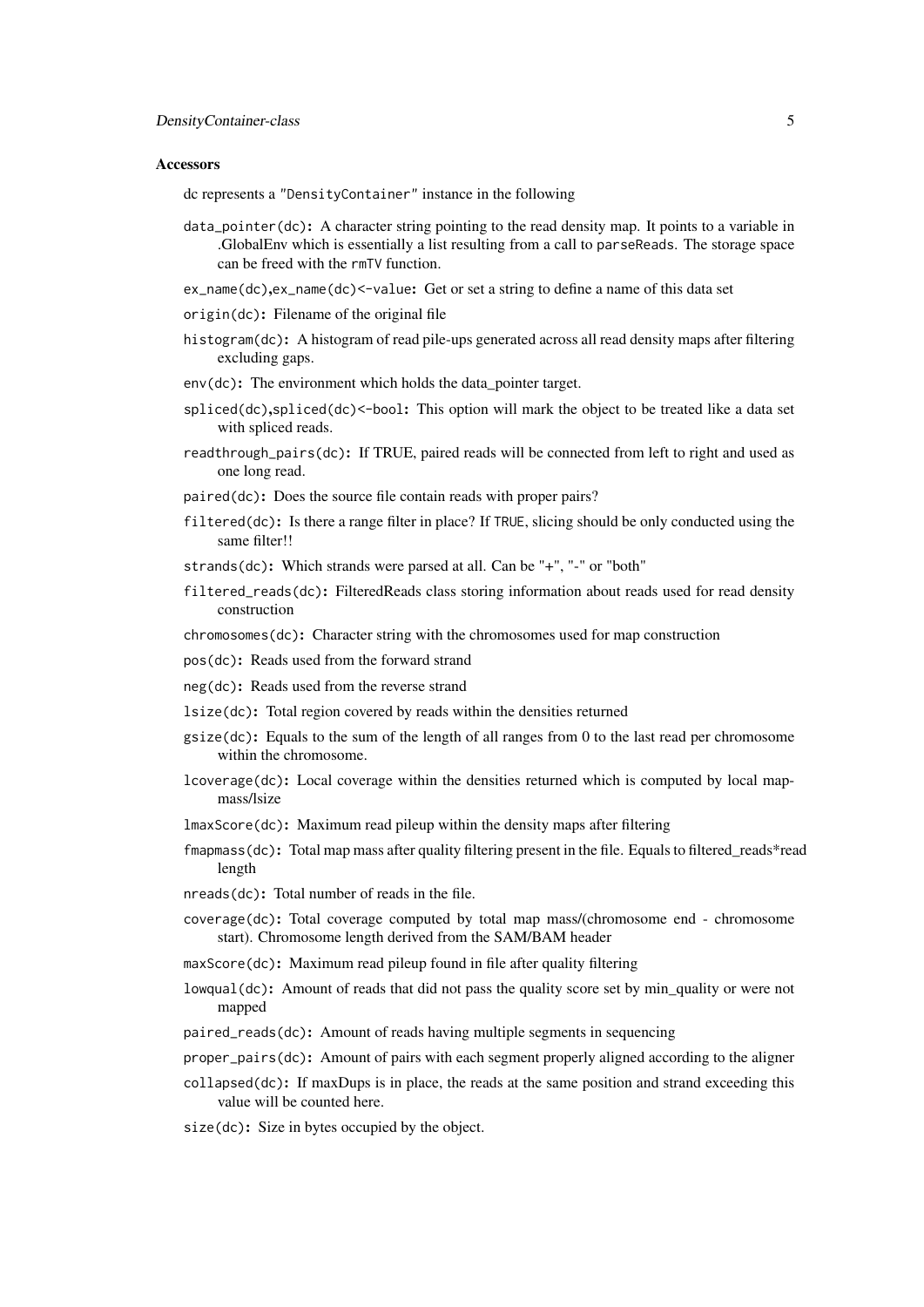#### <span id="page-5-0"></span>Slice Methods

slice1 signature(dc = "DensityContainer"): Fetch a slice of read densities.

- slice1T signature(dc = "DensityContainer"): Recover the structure of a gene from a provided pre-processed GTF and read densities.
- sliceN signature(dc = "DensityContainer",ranges = "data.frame"): Like slice1 but optimized for repeated slicing.
- sliceNT signature(dc = "DensityContainer",tnames = "character",gtf = "data.frame"): Like slice1T but optimized for repeated slicing.

#### Convenience Methods

tvStats signature(dc = "DensityContainer"): Returns a list of important metrics about the source file.

# Extends

Class TransView, directly.

# Note

Class TotalReads and FilteredReads are not exported but their slots can be fully accessed by several accessors and the tvStats() method.

#### Author(s)

Julius Muller <ju-mu@alumni.ethz.ch>

#### See Also

[tvStats-methods](#page-21-1), [slice1-methods](#page-16-1), [sliceN-methods](#page-16-1), [histogram-methods](#page-6-1), [rmTV-methods](#page-16-2)

#### Examples

```
showClass("DensityContainer")
```
gtf2gr *GTF file parsing*

#### Description

Conversion of a gtf file from UCSC or ENSEMBL to a [GRanges](#page-0-0) object maintaining the exon structure per transcript.

# Usage

gtf2gr(gtf\_file, chromosomes=NA, refseq\_nm=F, gtf\_feature=c("exon"),transcript\_id="transcript\_id'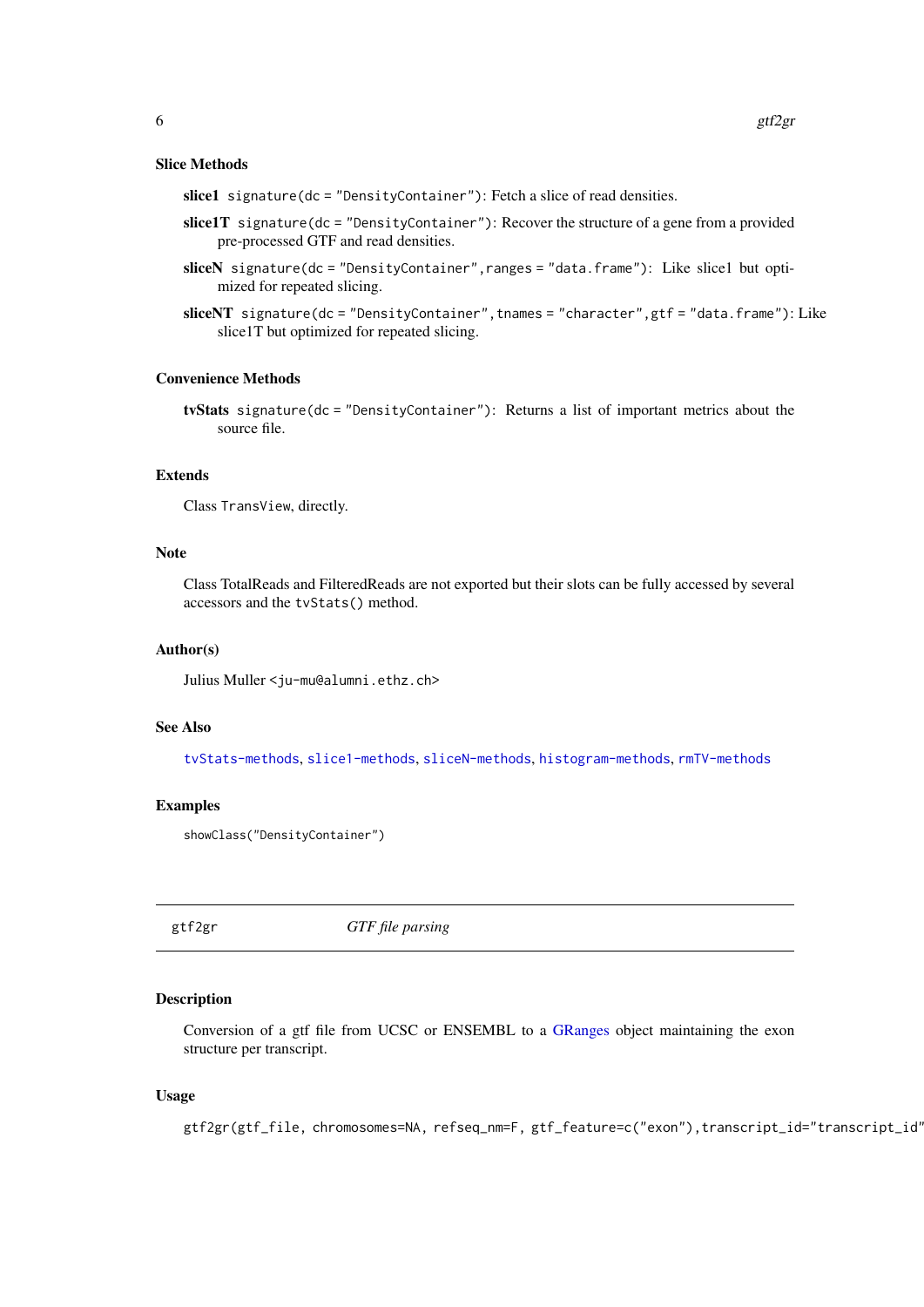# <span id="page-6-0"></span>Arguments

| gtf_file      | Character string with the filename of the gtf file. Fileformats from USCS and<br>ENSEMBL are supported and gzip compression is supported. |
|---------------|-------------------------------------------------------------------------------------------------------------------------------------------|
| chromosomes   | A character vector with the chromosomes. Restricts the output to the case in-<br>sensitive matching chromosomes.                          |
| refseq_nm     | An option for GTF files based on RefSeq annotation. If TRUE only identifiers<br>beginning with NM_ will be used.                          |
| gtf_feature   | Defines the GTF feature types to be returned.                                                                                             |
| transcript_id | Defines name of the attribute within the attribute list which should be used as<br>transcript IDs.                                        |
| gene_id       | Defines name of the attribute within the attribute list which should be used as<br>gene ID <sub>s</sub> .                                 |

# Details

This function parses GTF files generated by the UCSC table browser or downloaded from the EN-SEMBL ftp server. It uses only rows with a 'exon' tag in the feature column (3rd column). The transcript name will be generated from the 'transcript' entry in the attribute column (9th column). The exons of each transcript are numbered using the make.unique function on the transcript name and used as row names.

#### Value

GenomicRanges object with one row per exon. rownames are transcript IDs and an exon\_id is provided.

#### Author(s)

Julius Muller <ju-mu@alumni.ethz.ch>

#### Examples

```
exgtf<-dir(system.file("extdata", package="TransView"),full=TRUE,patt="gtf.gz$")
```

```
GTF.mm9<-gtf2gr(exgtf[2])
```
head(GTF.mm9)

<span id="page-6-1"></span>histogram-methods *Histogram of the read distribution*

# Description

Retrieves the histogram computed by the parseReads function

#### Usage

```
## S4 method for signature 'DensityContainer'
histogram(dc)
```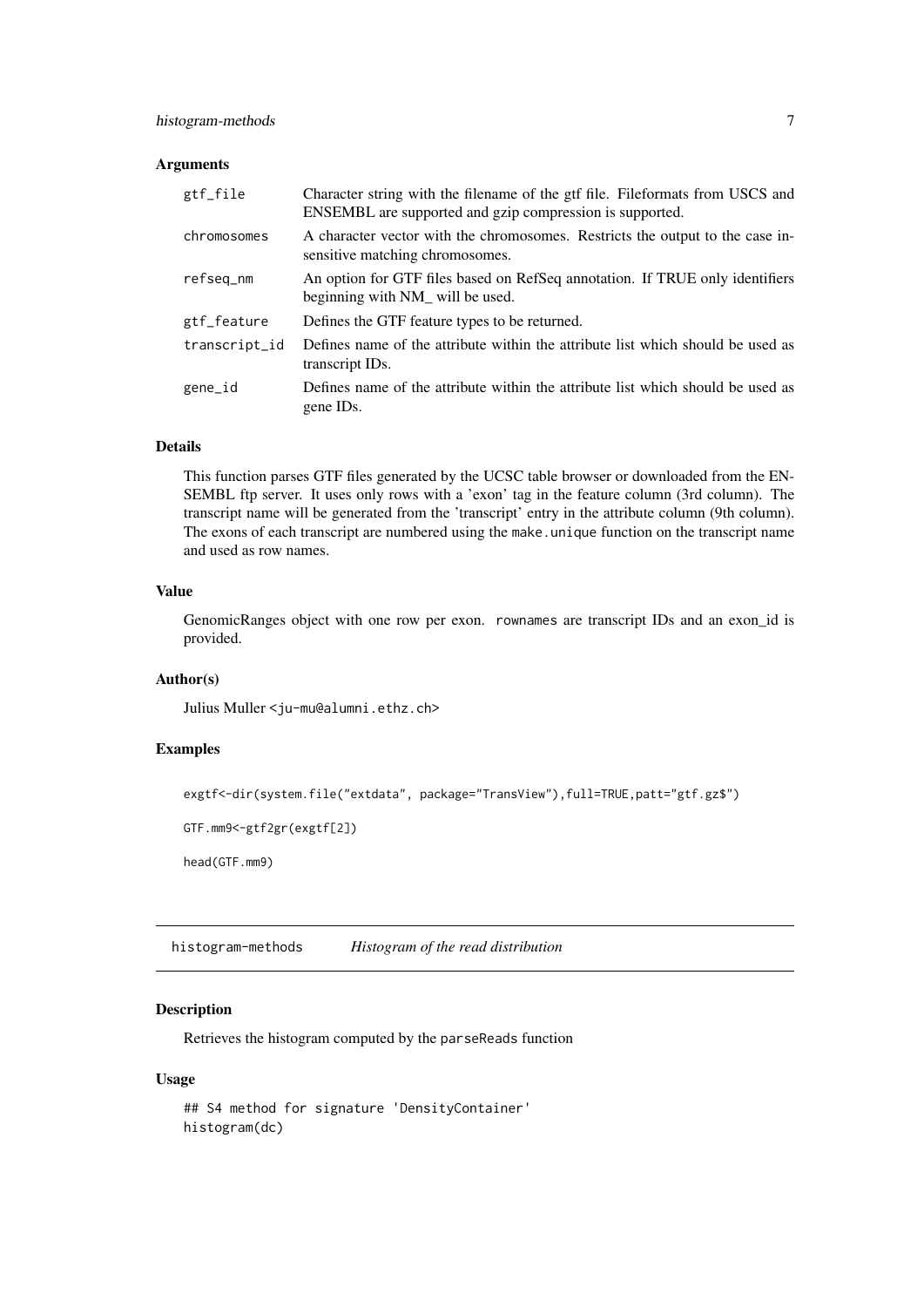#### <span id="page-7-0"></span>Arguments

dc An object of class [DensityContainer.](#page-3-1)

#### Details

The histogram is computed by taking the running average within a window of window size as specified by the argument hwindow to the function parseReads(). The histogram is only counting local reads within the read density maps and outside of gaps or outside of possible range filters that might be in place.

# Value

Returns a numeric vector with the histogram in 1Bp resolution starting from 0.

# Author(s)

Julius Muller <ju-mu@alumni.ethz.ch>

macs2gr *Convenience function for MACS output conversion*

#### Description

Parses the output of MACS Peak finding algorithm and returns a [GRanges](#page-0-0) object compatible to the down stream functions of TransView

# Usage

macs2gr(macs\_peaks\_xls, psize, amount="all", min\_pileup=0, log10qval=0, log10pval=0, fenrichment=(

#### Arguments

|             | macs_peaks_xls Full path to the file ending with '_peaks.xls' located in the output folder of a<br>MACS run.                                                                                                     |
|-------------|------------------------------------------------------------------------------------------------------------------------------------------------------------------------------------------------------------------|
| psize       | An integer setting the total length of the peaks. Setting psize to 'preserve' will<br>keep the original peak lengths from the output file and override peak_mid. Note<br>that this is not compatible with plotTV |
| amount      | Amount of peaks returned. If an integer is provided, the returned peaks will be<br>limited to this amount after sorting by pile up score.                                                                        |
| min_pileup  | Minimum pile up.                                                                                                                                                                                                 |
| log10qval   | Minimal log10 q-value                                                                                                                                                                                            |
| log10pval   | Minimal log10 p-value                                                                                                                                                                                            |
| fenrichment | Minimal enrichment.                                                                                                                                                                                              |
| peak_mid    | If set to 'summit', the peaks with length psize will centered on the peak summit.<br>If set to 'center', the mid point of start and end will be used.                                                            |

# Details

Convenience function parsing the output of a MACS file. Tested with MACS v1.4 and v.2.09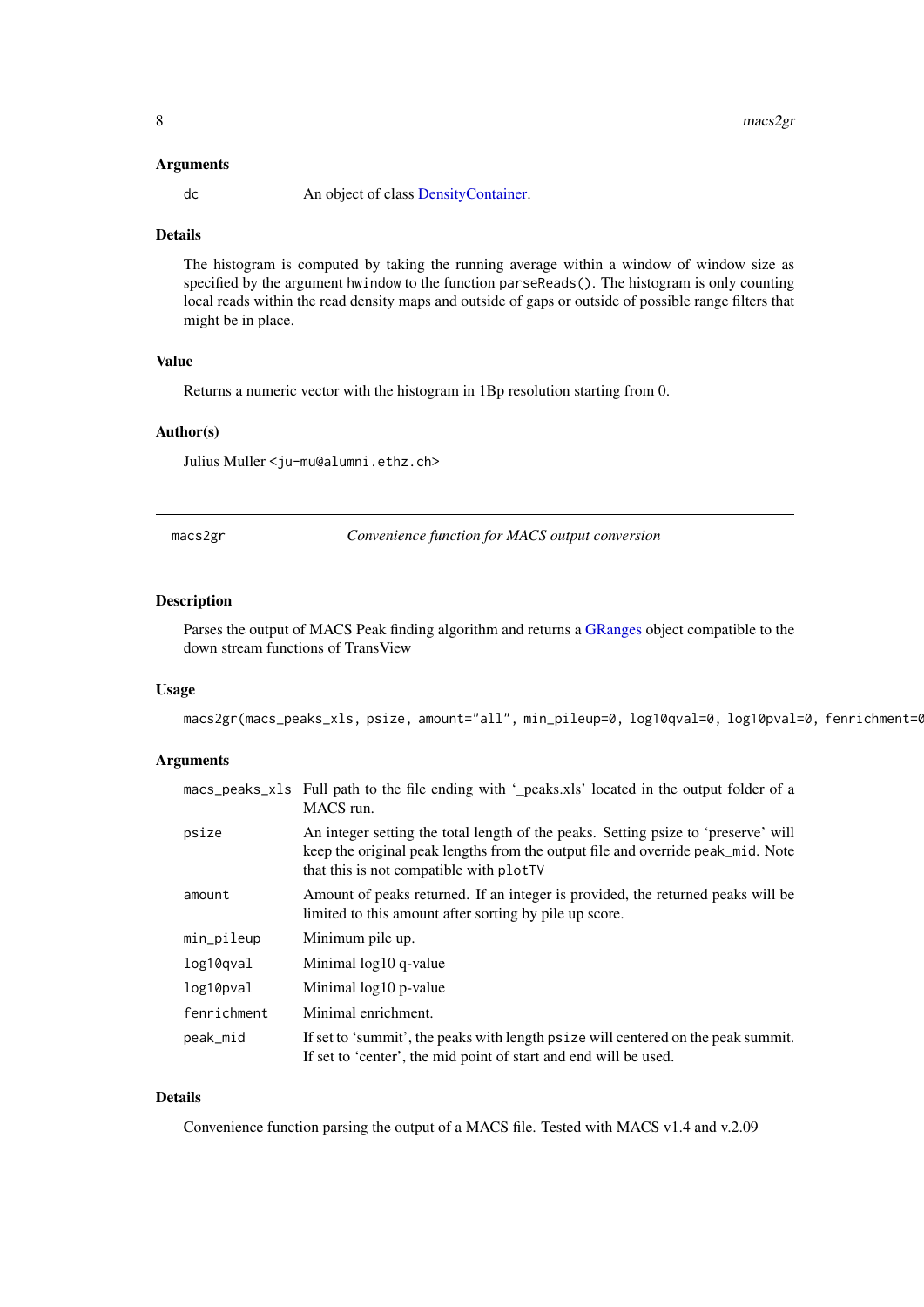#### <span id="page-8-0"></span>meltPeak 9

# Value

GRanges object with one row per peak and meta data score, enrichment and log10 pvalue.

# Author(s)

Julius Muller <ju-mu@alumni.ethz.ch>

# Examples

```
exls<-dir(system.file("extdata", package="TransView"),full=TRUE,patt="xls$")
peaks<-macs2gr(exls,psize=500)
head(peaks)
```

| meltPeak | Convenience function which returns a data frame with normalized |
|----------|-----------------------------------------------------------------|
|          | peak densities suitable for plotting with ggplot2               |

# Description

Returns a data frame with labels and normalized densities of the provided [DensityContainer](#page-3-1)

#### Usage

meltPeak(..., region, control=FALSE, peak\_windows = 0, bin\_method="mean", rpm=TRUE, smooth=0)

# Arguments

| $\ddots$     | DensityContainer objects                                                                                                                                                                                                                                                               |
|--------------|----------------------------------------------------------------------------------------------------------------------------------------------------------------------------------------------------------------------------------------------------------------------------------------|
| region       | Can be one entry of the annotated output of annotatePeaks or a GRanges object<br>with one entry and with a transcript_id and distance metadata column.                                                                                                                                 |
| control      | An optional vector of DensityContainer objects, that have to match the order of<br>experiments passed as a first argument. E.g. plotTV(ex1.ChIP, ex2.ChIP, control=c(ex1.Input,<br>The content will be treated as background densities and subtracted from the<br>matching experiment. |
| peak_windows | If set to an integer greater than 0, all binding profiles will be interpolated into<br>this amount of windows by the method specified by bin_method.                                                                                                                                   |
| bin_method   | Specifies the function used to summarize the bins specified by nbins. Possible<br>methods are 'max', 'mean', 'median' or 'approx' for linear interpolation.                                                                                                                            |
| rpm          | If set to TRUE, all sample groups will be normalized to Reads Per Million mapped<br>reads after quality filtering according to the filtered_reads slot of the Density-<br>Container. Should not be set in truncated density maps!                                                      |
| smooth       | If greater than 0, smooth defines the smoother span as described in the function<br>lowess. This function will be applied to reads or RPM values, depending on<br>rpm and the results will be stored in the column 'Smooth'.                                                           |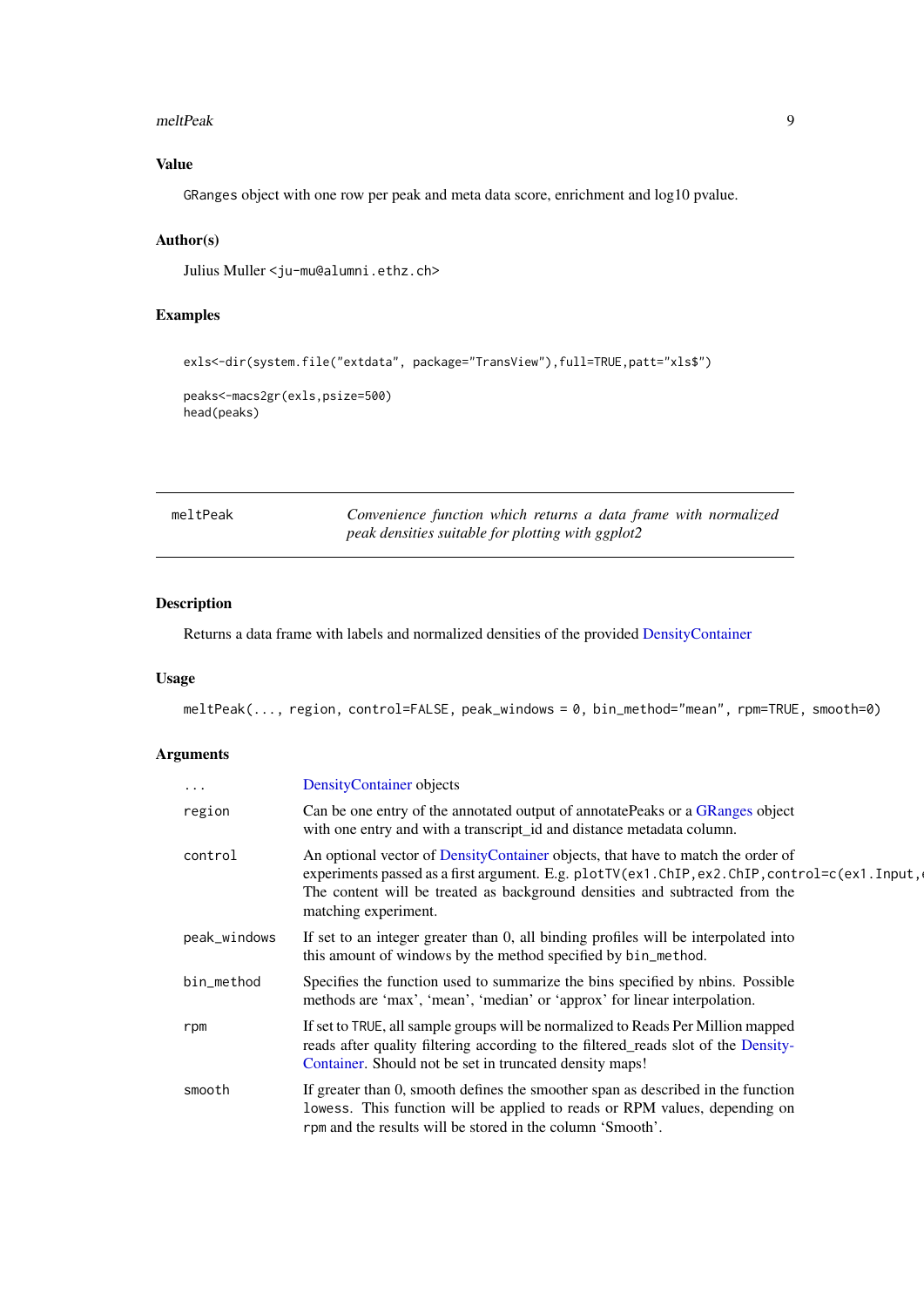#### Details

Convenience function which returns a data frame with one row per BP or, if peak\_window greater than zero, per peak\_window. The label will be taken from the ex\_name slot of the [DensityContainer.](#page-3-1) The slot should be set to meaningful names before using this function. All read densities will be normalized to the total map mass and if a control is provided also background subtracted.

# Value

data.frame with 3 columns: 'NormalizedReads', 'Label' and 'Position'. Optionally a column 'Smooth' will be appended.

#### Author(s)

Julius Muller <ju-mu@alumni.ethz.ch>

#### Examples

```
exbam<-dir(system.file("extdata", package="TransView"),full=TRUE,patt="bam$")
exls<-dir(system.file("extdata", package="TransView"),full=TRUE,patt="xls$")
exgtf<-dir(system.file("extdata", package="TransView"),full=TRUE,patt="gtf.gz$")[2]
fn.macs<-dir(system.file("extdata", package="TransView"),full=TRUE,patt="xls$")
```

```
exden.ctrl<-parseReads(exbam[1], verbose=0)
exden.chip<-parseReads(exbam[2],verbose=0)
```
peaks<-macs2gr(exls,psize=500)

```
GTF<-gtf2gr(exgtf)
peaks<-macs2gr(fn.macs,psize=500)
peaks.anno<-annotatePeaks(peaks=peaks,gtf=GTF)
```
peak1.df<-meltPeak(exden.chip,region=peaks.anno<sup>r</sup>"Peak.1"],bin\_method="mean",peak\_windows=100,rpm=TRUE) head(peak1.df)

parseReads *User configurable efficient assembly of read density maps*

#### Description

Generates density maps for further downstream processing. Constructs a DensityContainer.

#### Usage

```
parseReads(filename, spliced=F, read_stranded=0, paired_only=F, readthrough_pairs=F, set_filter=N
description="NA", extendreads=0, unique_only=F,max_dups=0, hwindow=1, compression=1, verbose=1 )
```
<span id="page-9-0"></span>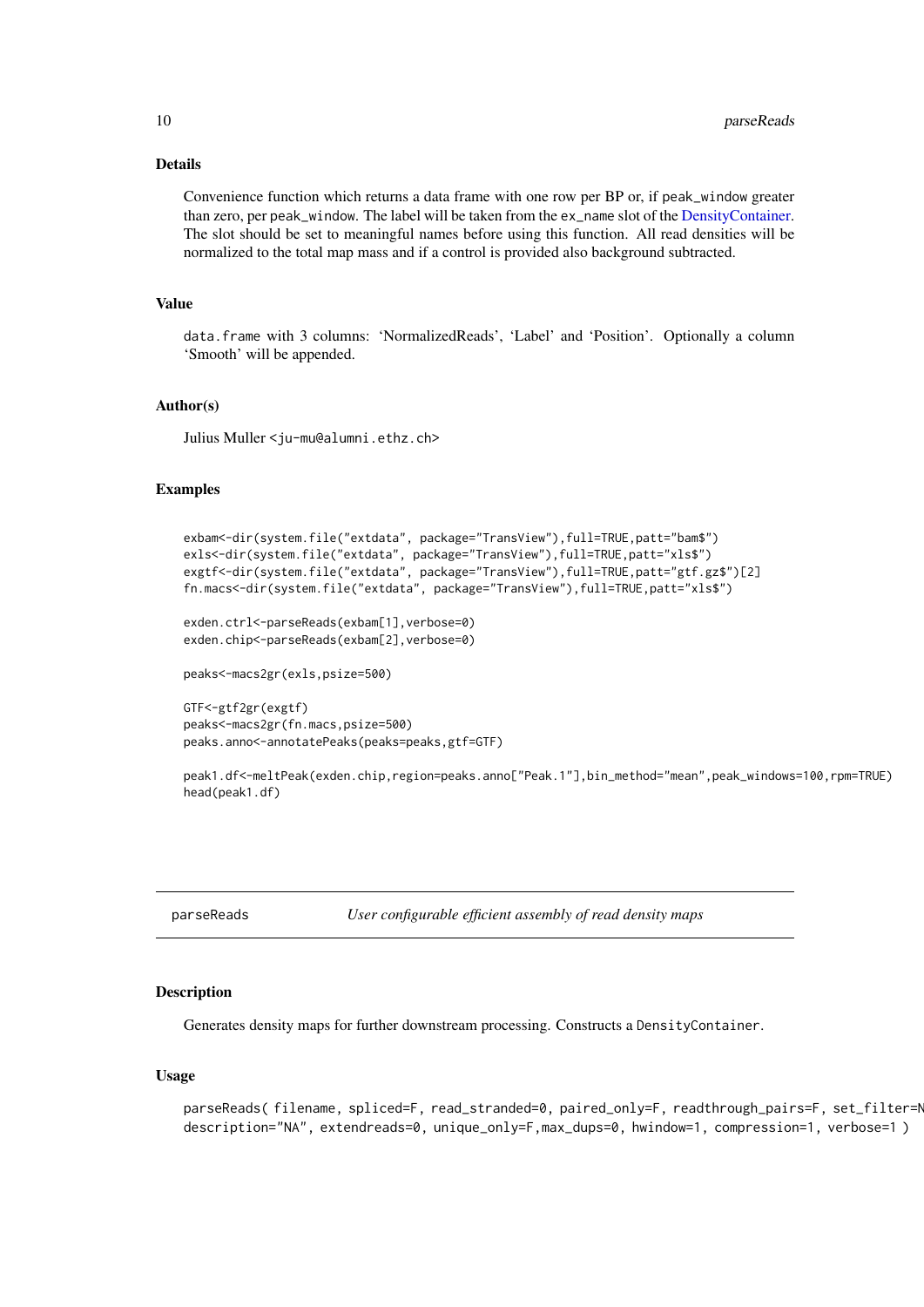#### <span id="page-10-0"></span>parseReads 11

#### Arguments

| filename          | Character string with the filename of the bam file. The bam file must be sorted<br>according to genomic position.                                                                                                                     |  |
|-------------------|---------------------------------------------------------------------------------------------------------------------------------------------------------------------------------------------------------------------------------------|--|
| spliced           | This option will mark the object to be treated like a data set with spliced reads.<br>Can be switched off also for spliced experiments for special purposes. If TRUE,<br>switches off extendreads and readthrough_pairs.              |  |
| read_stranded     | 0 will read tags from both strands. 1 will skip all tags from the '-' strand and -1<br>will only utilize tags from the '-' strand                                                                                                     |  |
| paired_only       | If TRUE, any reads which are not members of a proper pair according to the<br>0x0002 FLAG will be discarded. If FALSE all reads will be used individually.                                                                            |  |
| set_filter        | Optional GRanges object or data.frame with similar structure: data.frame(chromosomes,start,end).<br>Providing this filter will limit density maps to these regions.                                                                   |  |
| min_quality       | Phred-scaled mapping quality threshold. If 0, all reads will pass this filter.                                                                                                                                                        |  |
| extendreads       | If greater 0, this amount of base pairs will be added into the strand direction of<br>each read during density map generation.                                                                                                        |  |
| unique_only       | If TRUE, only unique reads with no multiple alignments will be used. This filter<br>relies on the aligner to use the corresponding flag $(0x100)$ .                                                                                   |  |
| max_dups          | If greater 0, maximally this amount of reads are allowed per start position and<br>read direction.                                                                                                                                    |  |
| description       | An optional character string describing the experiment for labeling purposes.                                                                                                                                                         |  |
| hwindow           | A numeric defining the window size used to compute the histogram. This value<br>cannot be bigger than compression                                                                                                                     |  |
| compression       | Should be left at the default value. Defines the minimal threshold in base pairs<br>which triggers indexing and collapsing of read free regions. A smaller value<br>leads to faster slicing at the cost of a higher memory footprint. |  |
| readthrough_pairs |                                                                                                                                                                                                                                       |  |
|                   | Currently *experimental*. If TRUE, parseReads will attempt to use the region<br>from the left to the right read of the pair for density map assembly. Requires<br>ISIZE to be set within the BAM/SAM file.                            |  |
| verbose           | Verbosity level                                                                                                                                                                                                                       |  |

#### Details

parseReads uses read information of one bam file and scans the entire file read wise. Every read contributes to the density track in a user configurable manner. The resulting track will be stored in indexed integer vectors within a list. Since each score is stored as a unsigned 16bit integer, the scores can only be accessed with one of the slice methods slice1 or sliceN and not directly. As a consequence of the storage format read pile ups greater than 2^16 will be capped and a warning will be issued.

If memory space is limiting, a filter can be supplied which will limit the density track to these regions. Filtered DensityContainer should only be sliced with the same regions used for parsing, since all other positions are set to 0 and can produce artificially low read counts.

# Value

S4 DensityContainer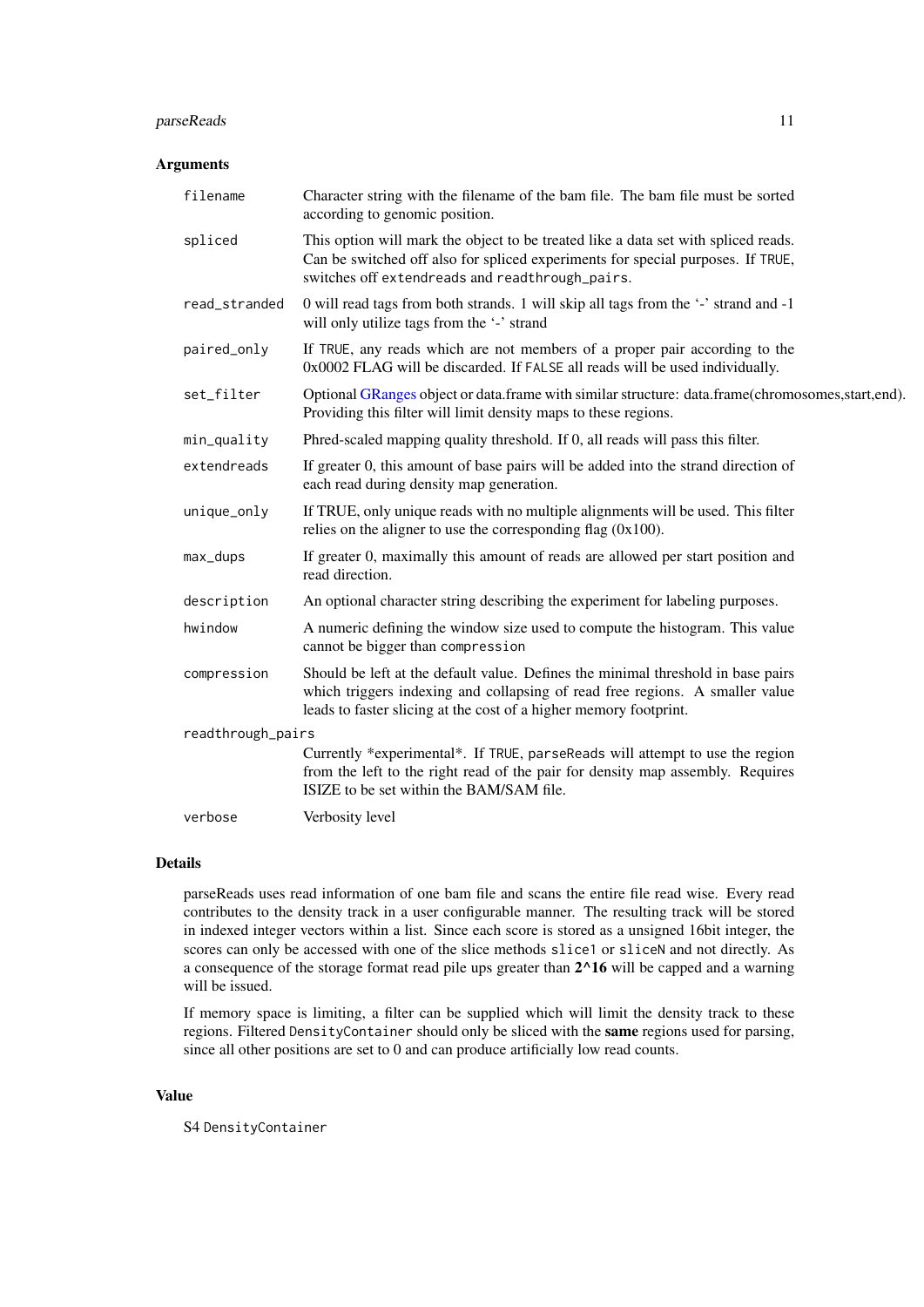# Author(s)

Julius Muller <ju-mu@alumni.ethz.ch>

#### Examples

exbam<-dir(system.file("extdata", package="TransView"),full=TRUE,patt="bam\$") #store density maps of the whole sam/bam file in test\_data exden.chip<-parseReads(exbam[2], verbose=0) #display basic information about the content of test.sam exden.chip #all data are easily accessible test\_stat<-tvStats(exden.chip) test\_stat\$origin # histogram of hwindow sized windows ## Not run: histogram(exden.chip)

| peak2tss | Changes the peak center to the next TSS according to previous anno- |
|----------|---------------------------------------------------------------------|
|          | <i>tation</i>                                                       |

# Description

Sets the peak boundaries of an annotated [GRanges](#page-0-0) object with peak locations to TSS centered ranges based on the transcript\_id column.

#### Usage

```
peak2tss(peaks, gtf, peak_len=500)
```
#### Arguments

| peaks    | An annotated GRanges object with a meta data column 'transcript id' and 'exon id'<br>like e.g. from gtf2gr. |
|----------|-------------------------------------------------------------------------------------------------------------|
| gtf      | A GRanges object with a meta data column 'transcript_id' like e.g. from annotatePeaks.                      |
| peak_len | The desired total size of the region with the TSS located in the middle.                                    |

# Details

Convenience function to change the peak centers to TSS for e.g. plotting with plotTV.

#### Value

A [GRanges](#page-0-0) object

# Author(s)

Julius Muller <ju-mu@alumni.ethz.ch>

<span id="page-11-0"></span>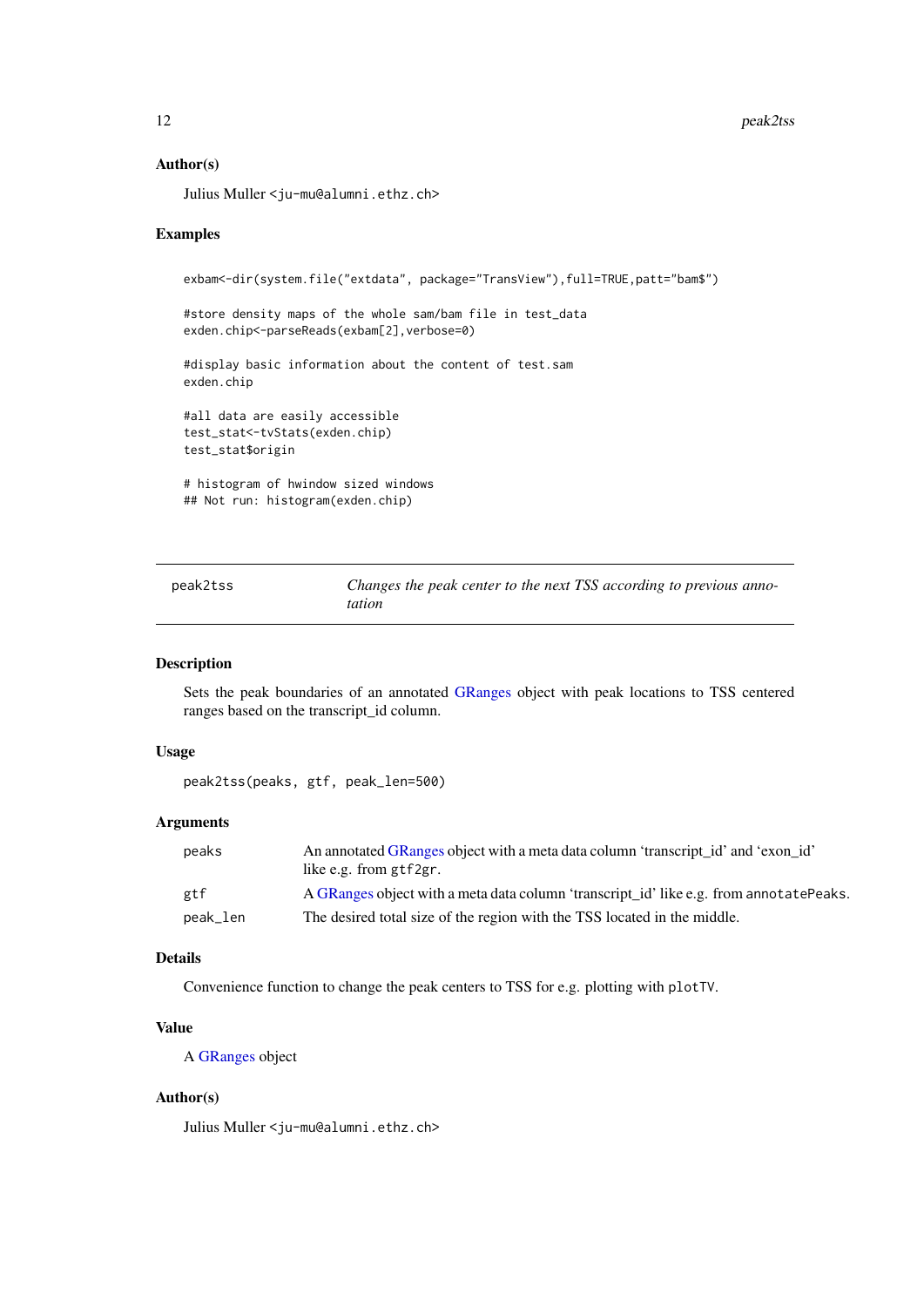#### <span id="page-12-0"></span>plotTV and the set of the set of the set of the set of the set of the set of the set of the set of the set of the set of the set of the set of the set of the set of the set of the set of the set of the set of the set of th

#### Examples

```
exgtf<-dir(system.file("extdata", package="TransView"),full=TRUE,patt="gtf.gz$")[2]
fn.macs<-dir(system.file("extdata", package="TransView"),full=TRUE,patt="xls$")
```
GTF<-gtf2gr(exgtf) peaks<-macs2gr(fn.macs,psize=500)

peaks.anno<-annotatePeaks(peaks=peaks,gtf=GTF)

```
peak2tss(peaks.anno, GTF, peak_len=500)
```

```
plotTV Plot and cluster global read densities
```
#### Description

Plotting facility for DensityContainer.

#### Usage

```
plotTV( ..., regions, gtf=NA, scale="global", cluster="none", control = F, peak_windows = 0, ex_wind
bin_method="mean", show_names=T, label_size=1, zero_alpha=0.5, colr=c("white","blue", "red"),
colr_df="redgreen",colour_spread=c(0.05,0.05), key_limit="auto", key_limit_rna="auto",
set_zero="center", rowv=NA,gclust="peaks", norm_readc=T, no_key=F, stranded_peak=T,
ck_size=c(2,1), remove_lowex=0, verbose=1, showPlot=T, name_width=2, pre_mRNA=F)
```
#### Arguments

| $\ddots$ | Depending on the combination of arguments and limited by the layout up to 20<br>DensityContainer and maximally one matrix can be supplied. The elements<br>will be plotted in the order they were passed with the expression profiles and the<br>peak profiles on the right hand and the left hand side respectively. The spliced<br>slot determines about the kind of plot. If a matrix is provided, it will be plotted<br>as a heatmap.                                                                   |
|----------|-------------------------------------------------------------------------------------------------------------------------------------------------------------------------------------------------------------------------------------------------------------------------------------------------------------------------------------------------------------------------------------------------------------------------------------------------------------------------------------------------------------|
| regions  | GRanges object with uniformly sized regions used for plotting or character vec-<br>tor with IDs matching column 'transcript_id' in the GTF.                                                                                                                                                                                                                                                                                                                                                                 |
| gtf      | A GRanges object with a meta data column 'transcript_id' and 'exon_id' like<br>e.g. from gtf2gr.                                                                                                                                                                                                                                                                                                                                                                                                            |
| scale    | A character string that determines the row scaling of the colors. Defaults to<br>'global' which results in a global maximum and minimum read value to be plot-<br>ted across experiments. Alternative is 'individual' for individual scaling.                                                                                                                                                                                                                                                               |
| cluster  | Sets the clustering method of the read densities. Defaults to 'none'. If an inte-<br>ger is passed, kmeans clustering will be performed with cluster defining the<br>amount of clusters. A colour coded bar will be plotted to the left. For hierarchi-<br>cal clustering the options 'hc_sp' and 'hc_pe' for spearman or pearson correla-<br>tion coefficient based distances respectively, or 'hc_rm' for distances based on<br>row means are accepted and the results will be displayed as a dendrogram. |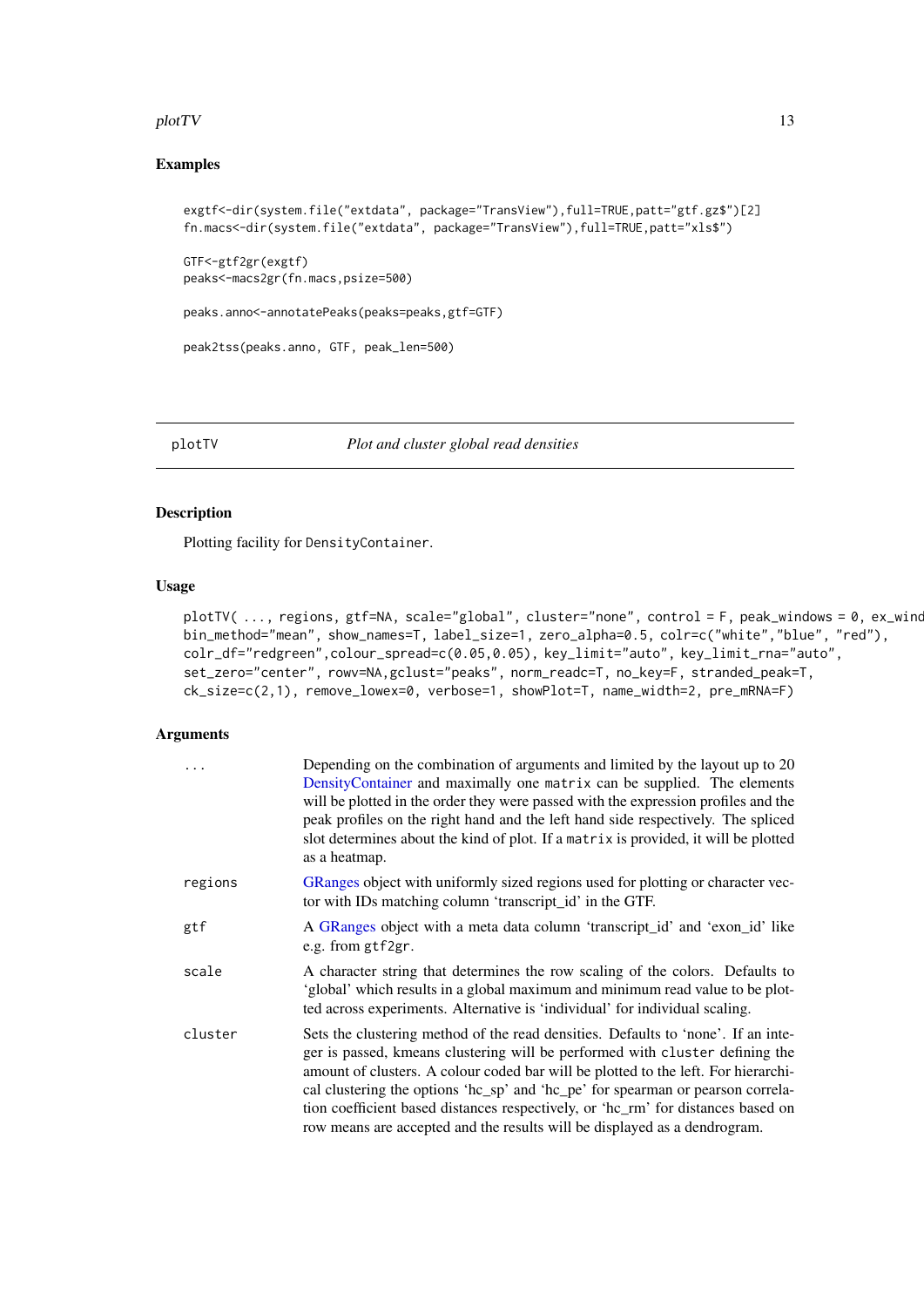| 14 | plotTV |
|----|--------|
|----|--------|

| control       | A vector of DensityContainer objects, matching the order of experiments passed<br>as a first argument. E.g. plotTV(ex1.ChIP, ex2.ChIP, ex3.RNA_KO, control=c(ex1.Input, ex2.I<br>The content will be treated as background densities and subtracted from the<br>matching experiment.                                                                                                                                  |
|---------------|-----------------------------------------------------------------------------------------------------------------------------------------------------------------------------------------------------------------------------------------------------------------------------------------------------------------------------------------------------------------------------------------------------------------------|
| show_names    | If TRUE, peak labels and transcript IDs will be displayed on the left and the right<br>of the plot respectively.                                                                                                                                                                                                                                                                                                      |
| label_size    | Font size of the row and axis labels.                                                                                                                                                                                                                                                                                                                                                                                 |
| zero_alpha    | Determines the alpha level of the line indicating the zero point within the peaks.                                                                                                                                                                                                                                                                                                                                    |
| colr          | A vector containing the 3 colors used for the lowest, middle and highest values<br>respectively.                                                                                                                                                                                                                                                                                                                      |
| colr_df       | Determines the color in case a matrix is provided and uses greenred(100)<br>from gplots by default. If changed, the arguments should be formatted analo-<br>gous to colr.                                                                                                                                                                                                                                             |
| colour_spread | sets the distance of the maximum and minimum value to the saturation levels<br>of the plot. The first value for the left side (Peak profiles) and the right for the<br>expression plots. Can be used to adjust the contrast.                                                                                                                                                                                          |
| key_limit     | If left at the default, the upper and lower saturation levels the peak profile colour<br>keys will be automatically determined based on colour_spread. Can be manually<br>overridden by a numeric vector with upper and lower levels.                                                                                                                                                                                 |
| key_limit_rna | If left at the default, the upper and lower saturation levels the transcript profile<br>colour keys will be automatically determined based on colour_spread. Can be<br>manually overridden by a numeric vector with upper and lower levels.                                                                                                                                                                           |
| set_zero      | if set to an integer, it determines the zero point of the x axis below the plot. E.g.<br>a value of 250 will scale the x-axis of a 500bp peak from $-250$ to $+250$ .                                                                                                                                                                                                                                                 |
| rowy          | If a numeric vector is provided, no clustering will be performed and all rows will<br>be ordered based on the values of this vector. Alternatively a TVResults object<br>can be provided to reproduce previous k-means clustering.                                                                                                                                                                                    |
| peak_windows  | If set to an integer greater than 0, all binding profiles will be interpolated into<br>this amount of windows by the method specified by bin_method.                                                                                                                                                                                                                                                                  |
| ex_windows    | An integer that determines the amount of points at which the read densities<br>of an expression experiment will get interpolated by the method specified by<br>bin_method.                                                                                                                                                                                                                                            |
| bin_method    | Specifies the function used to summarize the bins specified by nbins. Possible<br>methods are 'max', 'mean', 'median' or 'approx' for linear interpolation.                                                                                                                                                                                                                                                           |
| gclust        | If cluster is not set to 'none', this character string determines the cluster group.<br>If set to 'expression' or 'peaks', only the expression profile or peak profile data<br>sets will be used to perform the clustering respectively. All data sets passed will<br>be reordered based on the results of the clustering. If set to 'both', all data sets<br>will be treated as one matrix and clustered altogether. |
| norm_readc    | If set to TRUE, all sample groups will be normalized based on the map mass<br>which is defined here as all mapped reads after quality filtering multiplied by<br>their individual read length.                                                                                                                                                                                                                        |
| no_key        | If TRUE, no color keys will be displayed.                                                                                                                                                                                                                                                                                                                                                                             |
| stranded_peak | If TRUE and strand informations are provided in regions, peak profiles will<br>flipped if located on the negative strand.                                                                                                                                                                                                                                                                                             |
| ck_size       | Determines the size of the colour key in the form c(height, width)                                                                                                                                                                                                                                                                                                                                                    |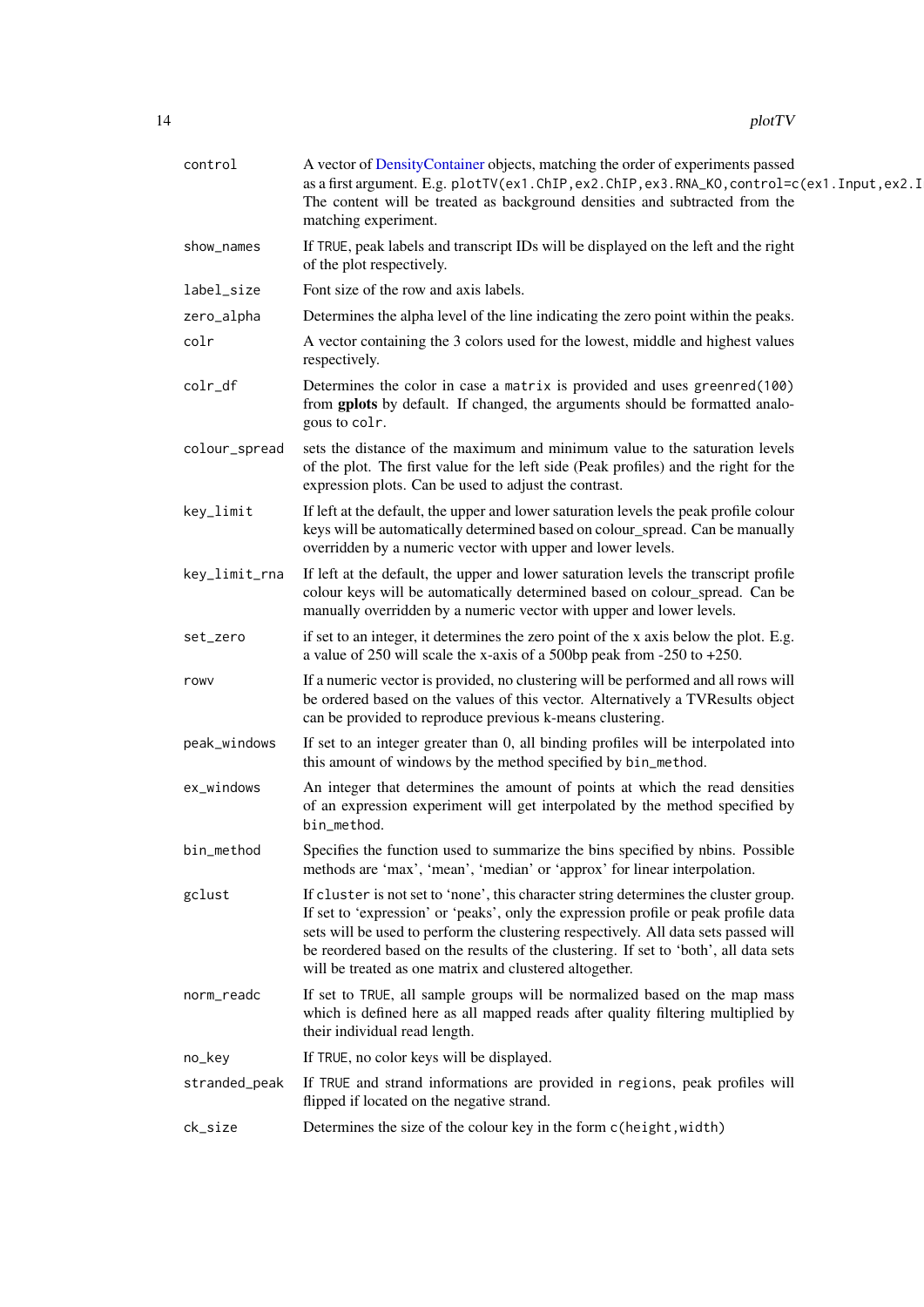<span id="page-14-0"></span>

| remove_lowex | Numeric that sets the threshold for the average read density per base pair for<br>expression data sets. Transcripts not passing will be filtered out and a message<br>will be displayed. |
|--------------|------------------------------------------------------------------------------------------------------------------------------------------------------------------------------------------|
| verbose      | Verbosity level                                                                                                                                                                          |
| showPlot     | If FALSE, plotting will be suppressed and only the TVR esults will be returned.                                                                                                          |
| name_width   | Determines the width of the space for the peak and gene names.                                                                                                                           |
| pre_mRNA     | All expression data will be plotted from the start of the first exon to the end of<br>the last exon including all introns.                                                               |

#### Details

Plots a false color image using the image function similar to heatmap.2 of gplots but based on read densities. There are 2 different kind of plots, that can be combined or plotted individually: expression profiles and peak profiles.

- "Peak profile plots": Peak profiles are plotted if a [DensityContainer](#page-3-1) instance is supplied with the spliced slot set to FALSE. The image consists of color coded, optionally total read normalized read pileups as a stacked false color image with one peak per row. The size of the peaks is soleley relying on the genomic range passed with peaks. If strand information is available through peaks, all peaks on the reverse strand will be reversed.
- "Transcript profile plots": If the spliced slot of the respective [DensityContainer](#page-3-1) is set to TRUE, an expression profile will be plotted. First, each expression profile will be normalized to the total amount of reads of the source BAM/SAM file and reduced to ex\_windows as calculated by the approx function. The optional clustering will then be performed and subsequently all expression profiles will be scaled across rows so that each row has a mean of zero and standard deviation of one.
- "Heatmap": Instead of a [DensityContainer](#page-3-1) with spliced set to TRUE, one matrix can be provided. The data will be scaled analogous to 'Expression profile plots' and plotted as a heatmap using the image command.
- "Mixed plots": If [DensityContainer](#page-3-1) instances with spliced slot set to TRUE or a matrix are combined with [DensityContainer](#page-3-1) with the spliced slot set to FALSE, the peak profiles will be plotted on the left and the expression plots will be plotted on the right. The gclust argument determines the clustered groups.

#### Value

Returns a [TVResults](#page-20-1) class object with the results of the clustering.

#### Author(s)

Julius Muller <ju-mu@alumni.ethz.ch>

#### Examples

```
exbam<-dir(system.file("extdata", package="TransView"),full=TRUE,patt="bam$")
exls<-dir(system.file("extdata", package="TransView"),full=TRUE,patt="xls$")
exden.ctrl<-parseReads(exbam[1], verbose=0)
exden.chip<-parseReads(exbam[2], verbose=0)
```

```
peaks<-macs2gr(exls,psize=500)
```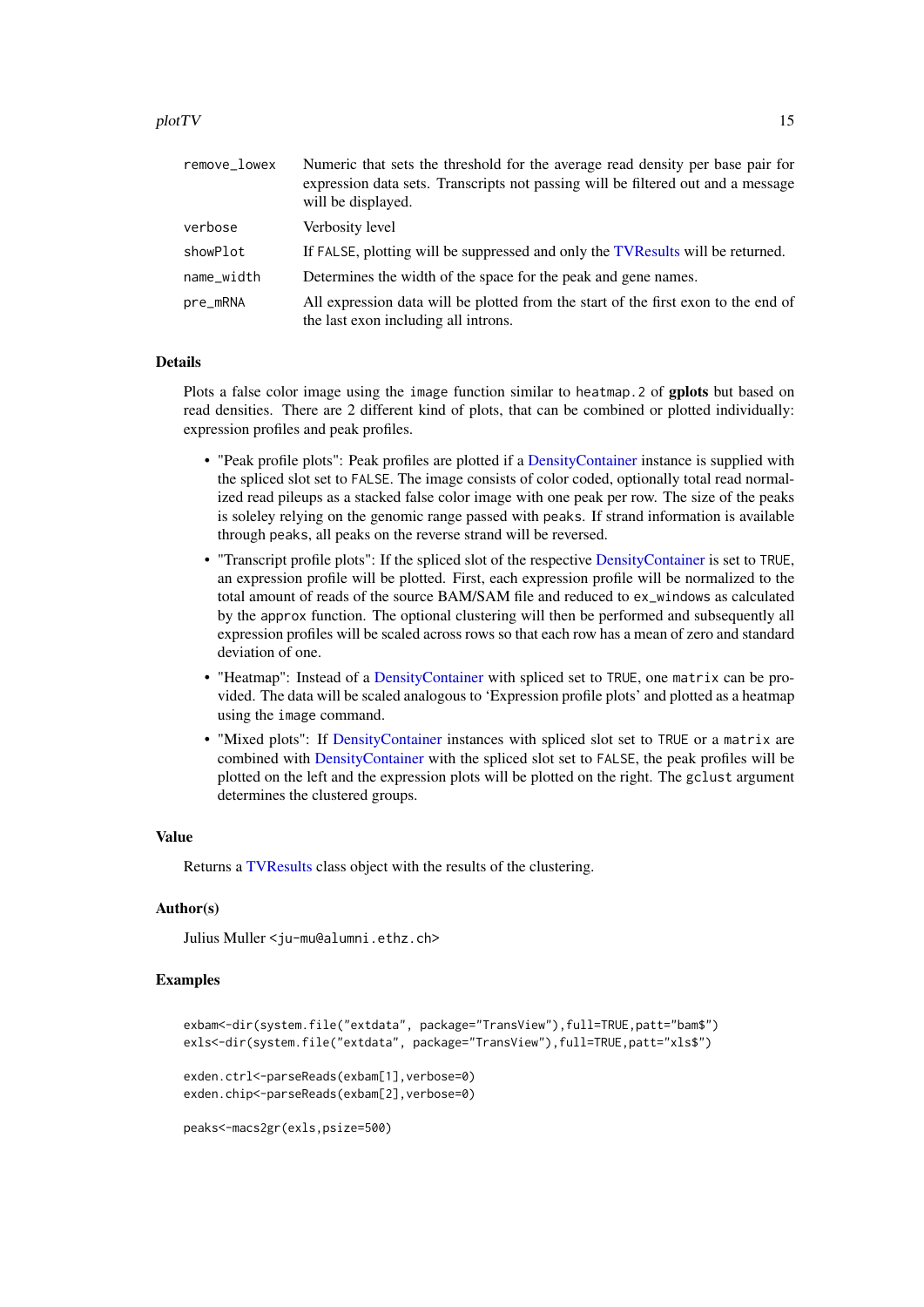cluster\_res<-plotTV(exden.chip,exden.ctrl,regions=peaks,cluster=5,norm\_readc=FALSE,showPlot=FALSE) summary(cluster\_res)

plotTVData *Summarize plotTV results*

# <span id="page-15-1"></span>Description

plotTVData returns the ordering and clustering results as internally calculated by plotTV.

#### Usage

```
## S4 method for signature 'TVResults'
plotTVData(tvr)
```
#### Arguments

tvr A [TVResults](#page-20-1) object as returned by plotTV

# Details

If k-means or manual clustering was performed, row means per cluster will be returned in a data.frame. Otherwise row means over the whole data will be returned.

#### Value

Returns a data. frame of the clustering results with five columns: Position, Cluster, Sample, Average\_scores and Plot

#### Author(s)

Julius Muller <ju-mu@alumni.ethz.ch>

#### See Also

• [TVResults-class.](#page-20-1)

#### Examples

```
exbam<-dir(system.file("extdata", package="TransView"),full=TRUE,patt="bam$")
exls<-dir(system.file("extdata", package="TransView"),full=TRUE,patt="xls$")
```

```
exden.ctrl<-parseReads(exbam[1], verbose=0)
exden.chip<-parseReads(exbam[2],verbose=0)
```

```
peaks<-macs2gr(exls,psize=500)
```

```
cluster_res<-plotTV(exden.chip,exden.ctrl,regions=peaks,cluster=5,norm_readc=FALSE,showPlot=FALSE)
summaryTV(cluster_res)
tvdata<-plotTVData(cluster_res)
```
<span id="page-15-0"></span>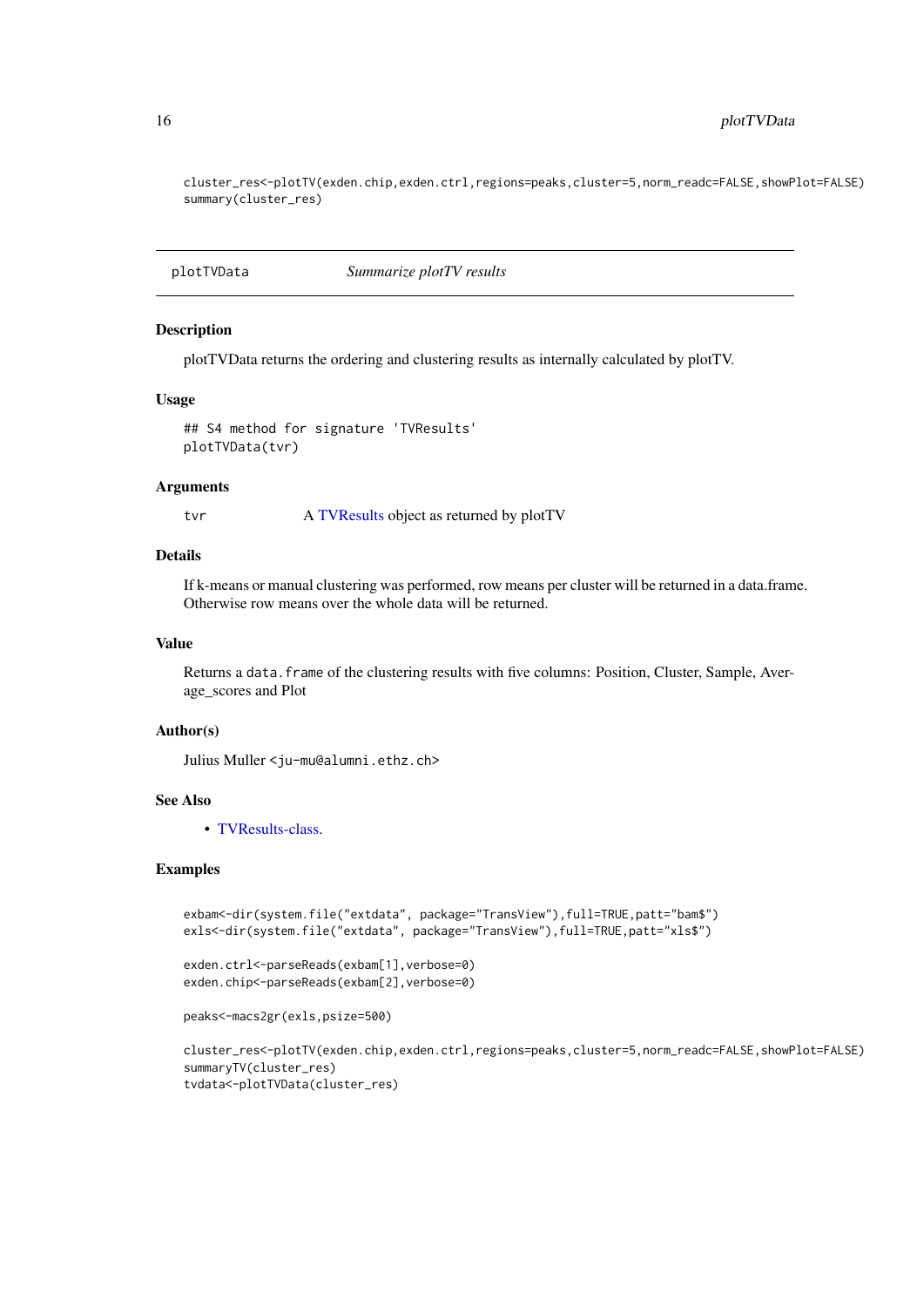<span id="page-16-0"></span>

#### <span id="page-16-2"></span>Description

Free space occupied by DensityContainer

# Usage

## S4 method for signature 'DensityContainer' rmTV(dc)

#### Arguments

dc An object of class [DensityContainer.](#page-3-1)

#### Value

None

# Author(s)

Julius Muller <ju-mu@alumni.ethz.ch>

#### Examples

exbam<-dir(system.file("extdata", package="TransView"),full=TRUE,patt="bam\$")

#store density maps of the whole sam/bam file in test\_data exden.chip<-parseReads(exbam[2])

rmTV(exden.chip)

slice1 *Slice read densities from a TransView dataset*

# <span id="page-16-1"></span>Description

slice1 returns read densities of a genomic interval. sliceN takes a GRanges object or a data.frame with genomic coordinates and returns a list of read densities.

#### Usage

## S4 method for signature 'DensityContainer, character, numeric, numeric' slice1(dc, chrom, start, end, control=FALSE, input\_method="-", treads\_norm=TRUE, nbins=0, bin\_metho ## S4 method for signature 'DensityContainer' sliceN(dc, ranges, toRle=FALSE, control=FALSE, input\_method="-", treads\_norm=TRUE, nbins=0, bin\_met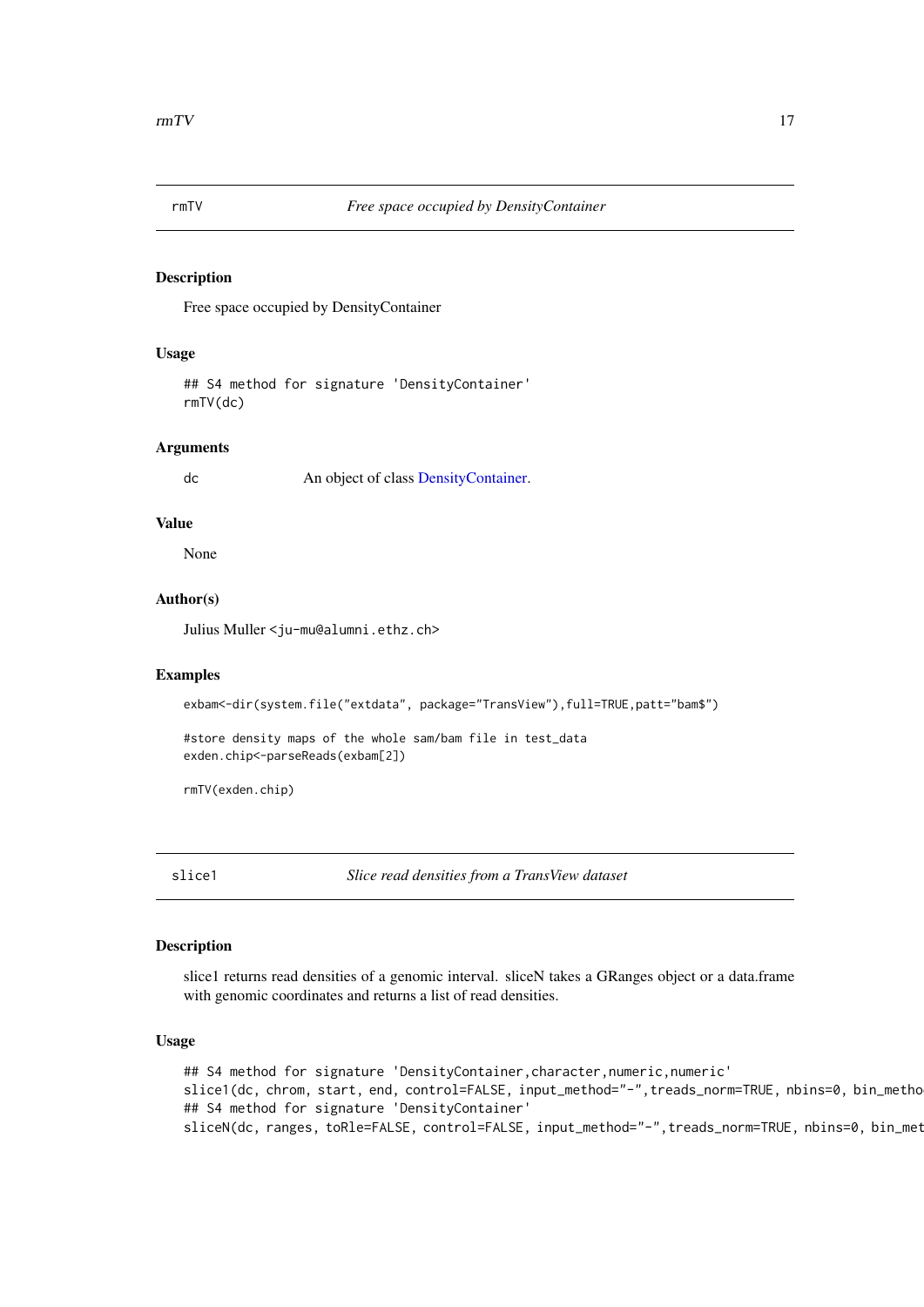# <span id="page-17-0"></span>Arguments

| dc           | Source Density Container object                                                                                                                                                                                                    |
|--------------|------------------------------------------------------------------------------------------------------------------------------------------------------------------------------------------------------------------------------------|
| chrom        | A case sensitive string of the chromosome                                                                                                                                                                                          |
| start, end   | Genomic start and end of the slice                                                                                                                                                                                                 |
| ranges       | A GRanges object or a data frame.                                                                                                                                                                                                  |
| toRle        | The return values will be converted to a R1eList.                                                                                                                                                                                  |
| control      | An optional DensityContainer which will used as control and by default sub-<br>tracted from dc.                                                                                                                                    |
| input_method | Defines the handling of the optional control DensityContainer. '-' will subtract<br>the control from the actual data and '/' will return log2 fold change ratios with<br>an added pseudo count of 1 read.                          |
| treads_norm  | If TRUE, the input densities are normalized to the read counts of the data set.<br>Should not be used if one of the DensityContainer objects does not contain<br>the whole amount of reads by e.g. placing a filter in parseReads. |
| nbins        | If all input regions have equal length and nbins greater than 0, all densities will<br>be summarized using the method specified by bin_method into nbins windows<br>of approximately equal size.                                   |
| bin_method   | Character string that specifies the function used to summarize or expand the bins<br>specified by nbins. Valid methods are 'max', 'mean' or 'median'.                                                                              |

# Details

slice1 is a fast method to slice a vector of read densities from a [DensityContainer](#page-3-1) object. The vector can be optionally background subtracted. If the query region exceeds chromosome boundaries or if an non matching chromosome name will be passed, a warning will be issued and a NULL vector will be returned.

sliceN returns a list with N regions corresponding to N rows in the [GRanges](#page-0-0) object or the data.frame. A list with the corresponding read densities will be returned and row names will be conserved. Optionally the return values can be converted to a RleList for seamless integration into the IRanges package.

# Value

slice1 returns a numeric vector of read densities sliceN returns a list of read densities and optionally an RleList

# Author(s)

Julius Muller <ju-mu@alumni.ethz.ch>

# See Also

- [slice1T](#page-18-1).
- [DensityContainer-class.](#page-3-1)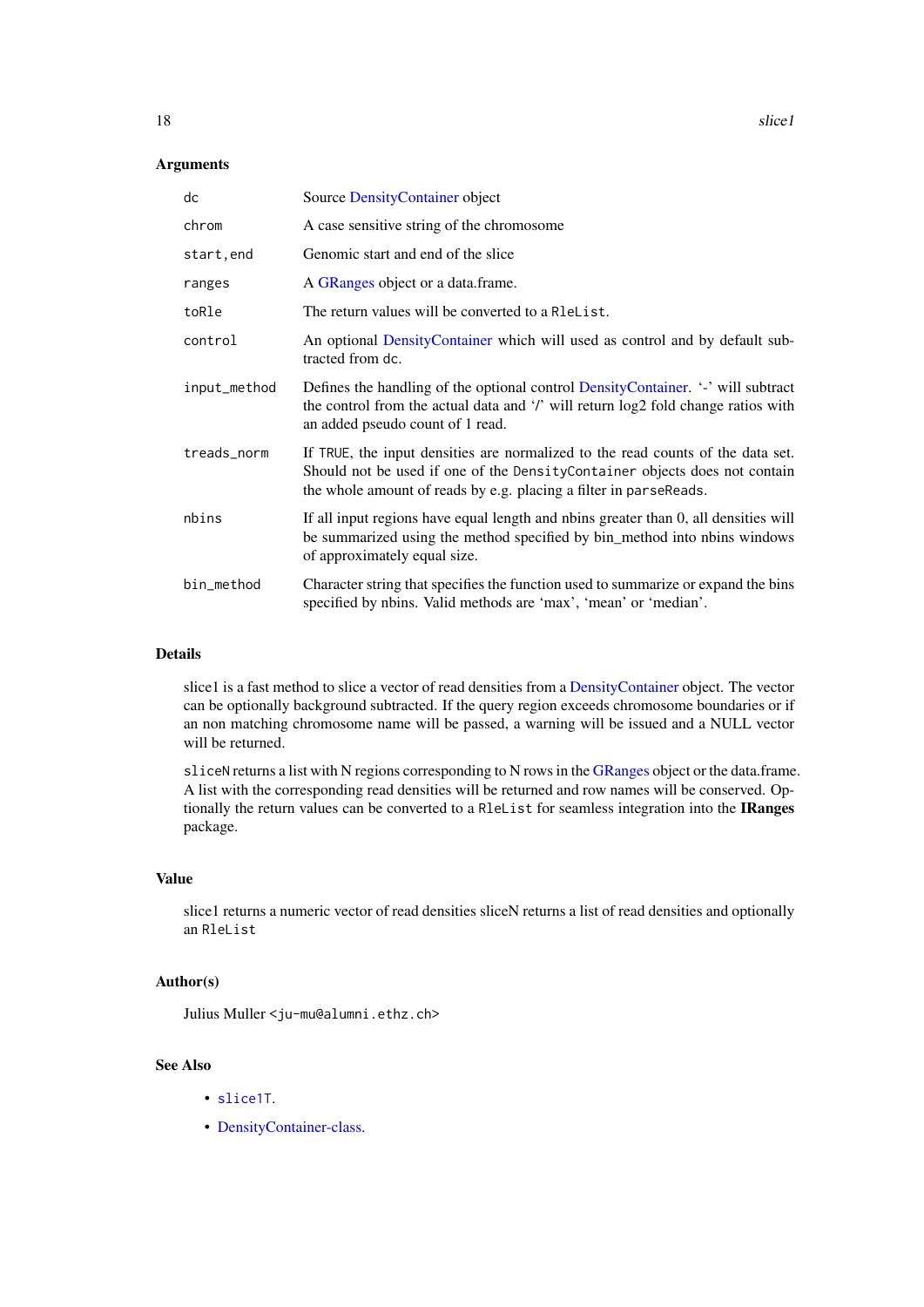#### <span id="page-18-0"></span> $\text{slice}$  17 and 19

#### Examples

```
exbam<-dir(system.file("extdata", package="TransView"),full=TRUE,patt="bam$")
exls<-dir(system.file("extdata", package="TransView"),full=TRUE,patt="xls$")
#store density maps of the whole sam/bam file in test_data
exden.ctrl<-parseReads(exbam[1], verbose=0)
exden.chip<-parseReads(exbam[2],verbose=0)
peaks<-macs2gr(exls,psize=500)
#returns vector of read counts per base pair
slice1(exden.chip,"chr2",30663080,30663580)[300:310]
slice1(exden.ctrl,"chr2",30663080,30663580)[300:310]
slice1(exden.chip,"chr2",30663080,30663580,control=exden.ctrl,treads_norm=FALSE)[300:310]
xout<-sliceN(exden.chip,ranges=peaks)
lapply(xout,function(x)sum(x)/length(x))
xout<-sliceN(exden.ctrl,ranges=peaks)
lapply(xout,function(x)sum(x)/length(x))
xout<-sliceN(exden.chip,ranges=peaks,control=exden.ctrl,treads_norm=FALSE)
lapply(xout,function(x)sum(x)/length(x))
```
<span id="page-18-1"></span>slice1T *Slice read densities of whole transcripts from a TransView Density-Container*

# Description

slice1T returns read densities of a transcript. sliceNT takes the output of with genomic coordinates and returns a list of read densities.

#### Usage

```
## S4 method for signature 'DensityContainer, character'
slice1T(dc, tname, gtf, control=FALSE, input_method="-", concatenate=T, stranded=T, treads_norm=T
## S4 method for signature 'DensityContainer, character'
sliceNT(dc, tnames, gtf, toRle=FALSE, control=FALSE, input_method="-", concatenate=T, stranded=T,
```
#### Arguments

| dc            | Source Density Container object                                                                  |
|---------------|--------------------------------------------------------------------------------------------------|
| tname, tnames | A character string or a character vector with matching identifiers of the provided<br>gtf        |
| gtf           | A GRanges object with a meta data column 'transcript_id' and 'exon_id' like<br>e.g. from gtf2gr. |
| toRle         | The return values will be converted to a Relelist.                                               |
| control       | An optional DensityContainer which will used as control and by default sub-<br>tracted from dc.  |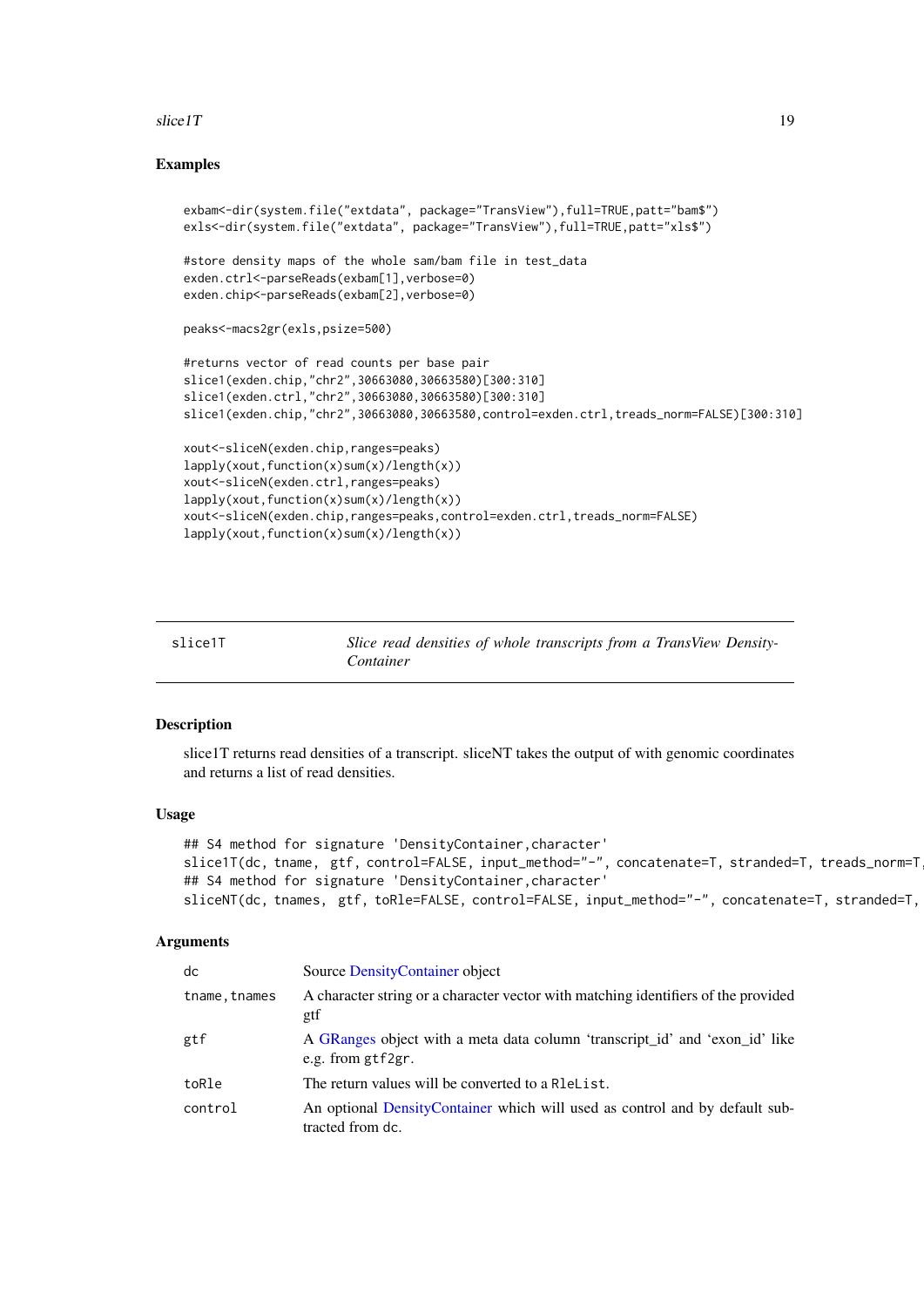<span id="page-19-0"></span>

| input_method | Defines the handling of the optional control DensityContainer. '-' will subtract<br>the control from the actual data and '/' will return log2 fold change ratios with<br>an added pseudo count of 1 read.                           |
|--------------|-------------------------------------------------------------------------------------------------------------------------------------------------------------------------------------------------------------------------------------|
| concatenate  | Logical that determines whether exons will be concatenated to one numeric vec-<br>tor (default) or returned as a list of vectors per exon.                                                                                          |
| stranded     | If TRUE, the resulting vector will be reversed for reads on the reverse strand.                                                                                                                                                     |
| treads norm  | If TRUE, the input densities are normalized to the read counts of the data set.<br>Should not be used if one of the Density Container objects does not contain<br>the whole amount of reads by e.g. placing a filter in parseReads. |
| nbins        | If all input regions have equal length and nbins greater than 0, all densities will<br>be summarized using the method specified by bin_method into nbins windows<br>of approximately equal size.                                    |
| bin_method   | Character string that specifies the function used to summarize or expand the bins<br>specified by nbins. Valid methods are 'max', 'mean' or 'median'.                                                                               |

#### Details

slice1T and sliceNT provide a convenient method to access the read densities from a [Density-](#page-3-1)[Container](#page-3-1) of spliced reads. The transcript structure will be constructed based on the provided gtf information.

slice1T is a fast alternative to sliceNT to slice one vector of read densities corresponding to the structure of one transcript and reads can be optionally background subtracted. If the query region exceeds chromosome boundaries or if an non matching chromosome name will be passed, a warning will be issued and a NULL vector will be returned.

sliceN slices N regions corresponding to N rows in the range GRanges object. A list with the corresponding read densities will be returned and row names will be conserved. Optionally the return values can be converted to a RleList for seamless integration into the IRanges package.

### Value

slice1T returns a numeric vector of read densities sliceNT returns a list of read densities and optionally an RleList

# Author(s)

Julius Muller <ju-mu@alumni.ethz.ch>

# Examples

library("pasillaBamSubset")

```
exgtf<-dir(system.file("extdata", package="TransView"),full=TRUE,patt="gtf.gz$")[1]
fn.pas_paired<-untreated1_chr4()
```
exden.exprs<-parseReads(fn.pas\_paired,spliced=TRUE,verbose=0)

GTF.dm3<-gtf2gr(exgtf)

slice1T(exden.exprs,tname="NM\_001014688",gtf=GTF.dm3,concatenate=FALSE)

my\_genes<-sliceNT(exden.exprs,unique(mcols(GTF.dm3)\$transcript\_id[101:150]),gtf=GTF.dm3)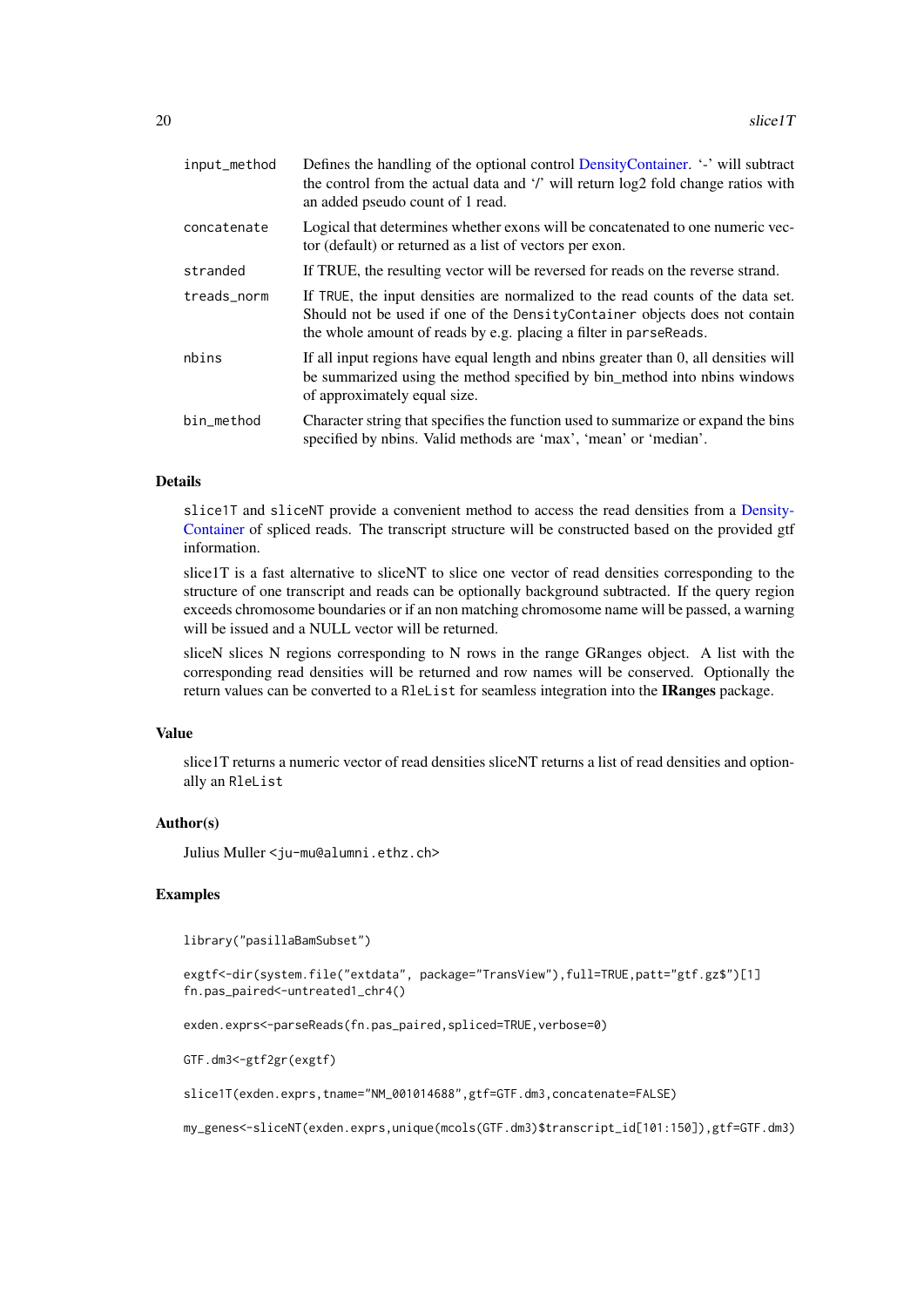#### <span id="page-20-0"></span>TVResults-class 21

```
lapply(my_genes,function(x)sum(x)/length(x))
```
<span id="page-20-1"></span>TVResults-class *Class* "TVResults"

#### Description

Container holding the results of a call to plotTV().

#### Objects from the Class

Objects are created by the function plotTV() using an internal constructor.

#### Accessors

tvr represents a "TVResults" instance in the following

parameters(tvr): Holds all parameters used to call plotTV

clusters(tvr): Returns numeric vector with the clsuter of each cluster.

- cluster\_order(tvr): Ordering of the rows within the original regions passed to plotTV with regard to the clusters.
- scores\_peaks(tvr): Scores of the peaks. Corresponds to the values within the plot after interpolation and normalization.
- scores\_rna(tvr): Scores of the transcripts. Corresponds to the values within the plot after interpolation and normalization.

summaryTV(tvr): Returns a data frame with the clustering results of the internal data.

#### Convenience Methods

plotTVData signature(tvr = "TVResults"): Returns a data frame with summarized clustering results.

#### Note

Not all slots are currently being exported.

# Author(s)

Julius Muller <ju-mu@alumni.ethz.ch>

#### See Also

[plotTVData-methods](#page-15-1)

#### Examples

showClass("TVResults")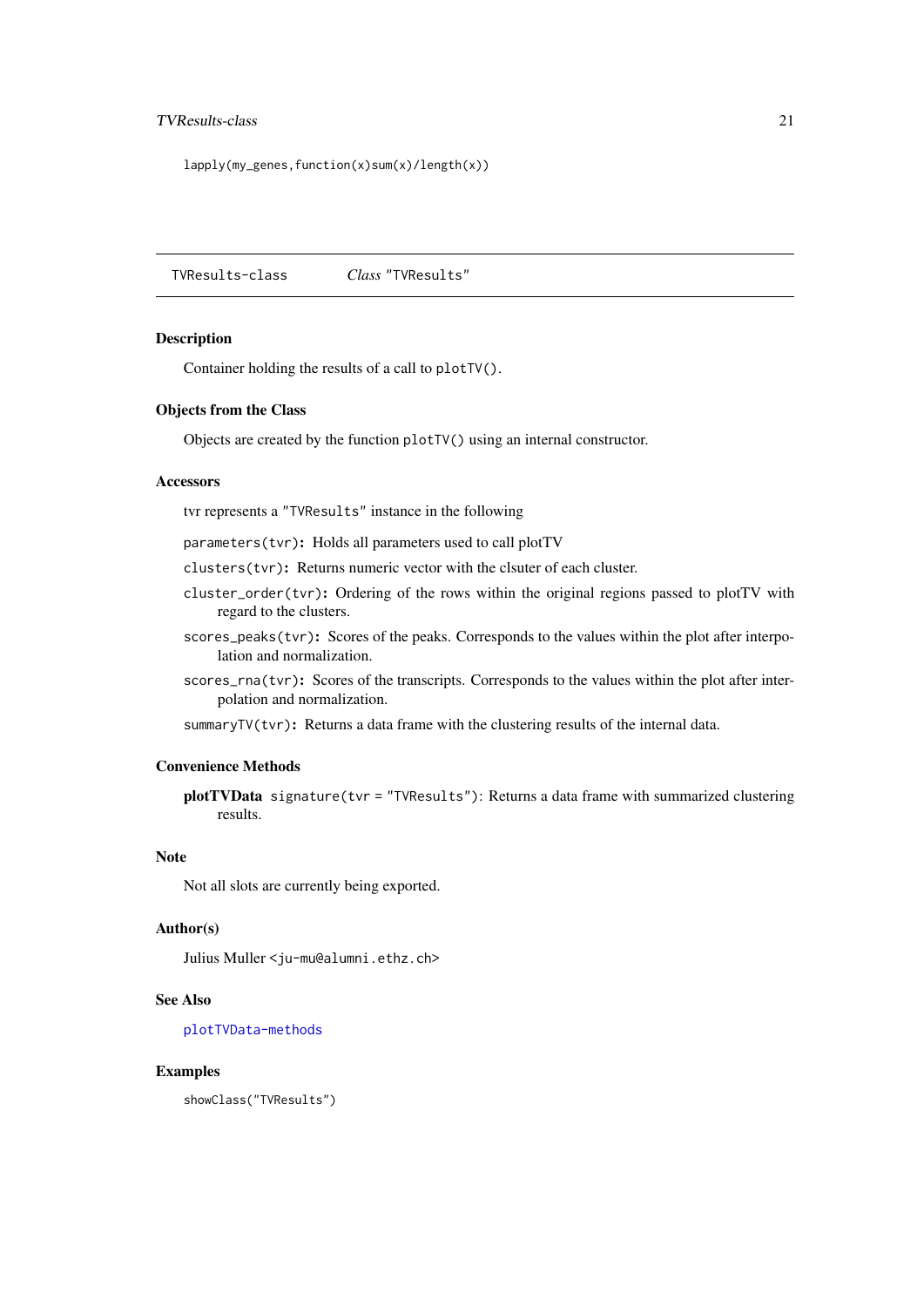<span id="page-21-1"></span><span id="page-21-0"></span>

#### Description

Retrieve important metrics from the outcome of parseReads() stored in class DensityContainer and its super classes.

#### Usage

```
## S4 method for signature 'DensityContainer'
tvStats(dc)
```
# Arguments

dc An object of class [DensityContainer.](#page-3-1)

#### Value

Returns a list with the slots of the DensityContainer and its super classes. In detail:

- "ex\_name": A user provided string to define a name of this dataset
- "origin": Filename of the original file
- "spliced": Should the class be treated like an RNA-Seq experiment for e.g. plotTV?
- "paired": Does the source file contain reads with proper pairs?
- "readthrough\_pairs": If TRUE, paired reads will be connected from left to right as one long read.
- "filtered": Is there a range filter in place? If yes, slicing should be **only** conducted using the same filter!!
- "strands": Which strands were parsed at all. Can be "+", "-" or "both"
- "nreads": Total number of reads
- "coverage": Total coverage computed by total map mass/(chromosome end chromosome start). Chromosome length derived from the SAM/BAM header
- "maxScore": Maximum read pileup found in file
- "lowqual": Amount of reads that did not pass the quality score set by min\_quality or were not mapped
- "paired\_reads": Amount of reads having multiple segments in sequencing
- "proper\_pairs": Amount of pairs with each segment properly aligned according to the aligner
- "collapsed": If maxDups is in place, the reads at the same position and strand exceeding this value will be counted here.
- "compression": Size of a gap triggering an index event
- "chromosomes": Character string with the chromosomes with reads used for map construction
- "filtered": reads Amount of reads
- "pos": Reads used from the forward strand
- "neg": Reads used from the reverse strand
- "lcoverage": Local coverage which is computed by filtered map mass/covered region
- "lmaxScore": Maximum score of the density maps
- "size": Size in bytes occupied by the object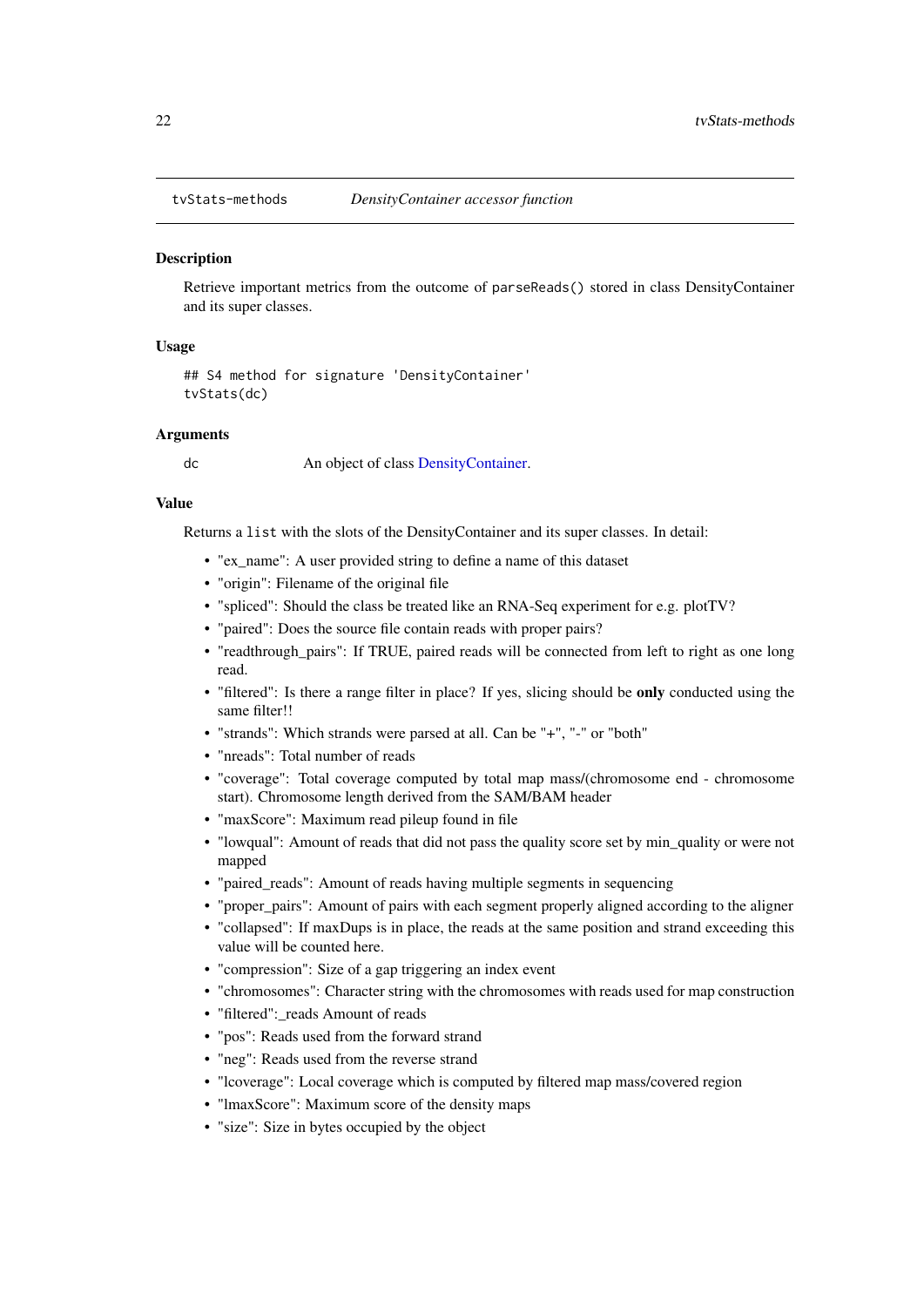# tvStats-methods 23

# Author(s)

Julius Muller <ju-mu@alumni.ethz.ch>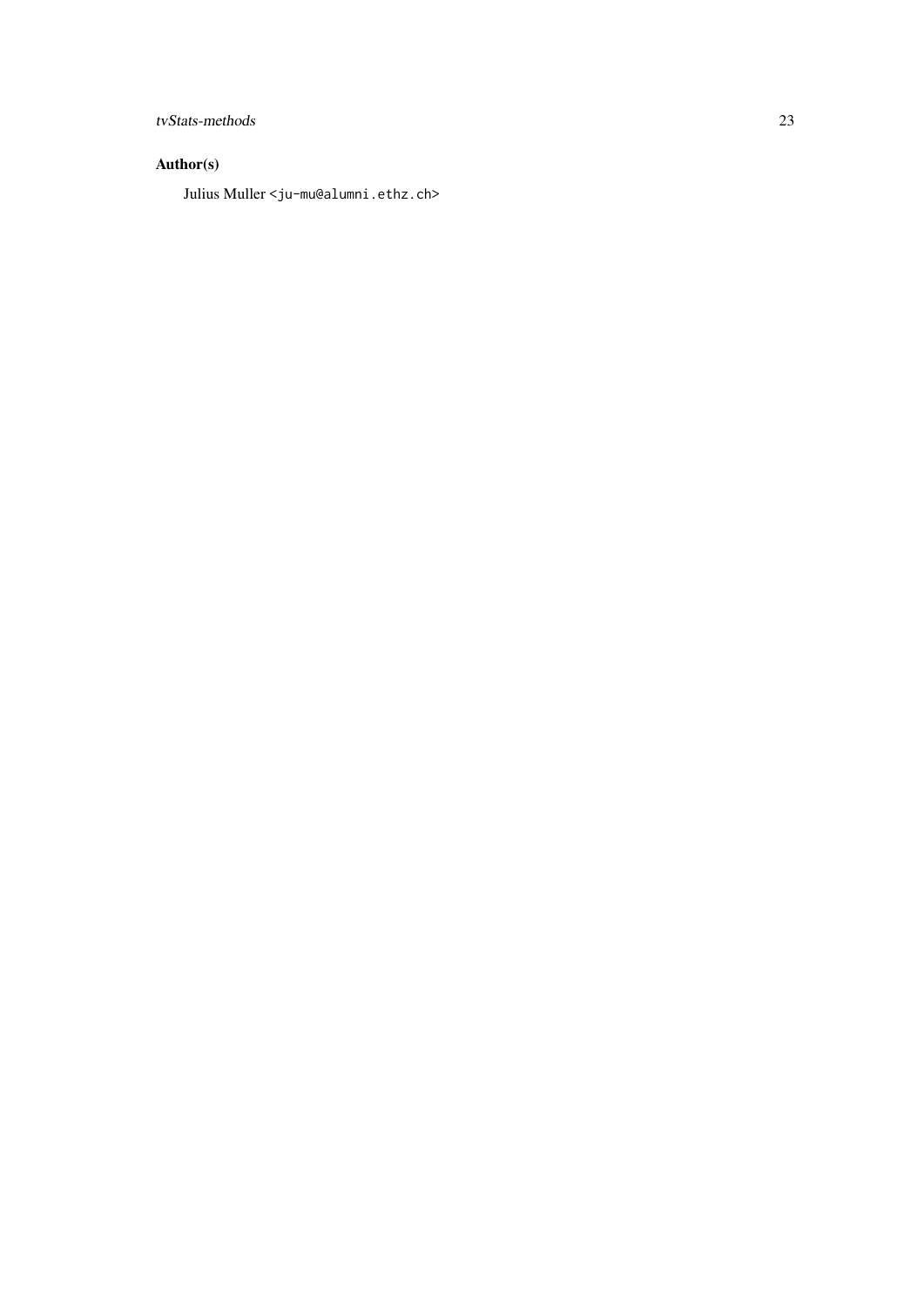# <span id="page-23-0"></span>Index

∗Topic classes DensityContainer-class, [4](#page-3-0) TVResults-class, [21](#page-20-0) ∗Topic methods histogram-methods, [7](#page-6-0) tvStats-methods, [22](#page-21-0) ∗Topic package TransView-package, [2](#page-1-0) annotatePeaks, [3](#page-2-0) chromosomes *(*DensityContainer-class*)*, [4](#page-3-0) chromosomes, DensityContainer-method *(*DensityContainer-class*)*, [4](#page-3-0) class:DensityContainer *(*DensityContainer-class*)*, [4](#page-3-0) class:TVResults *(*TVResults-class*)*, [21](#page-20-0) cluster\_order *(*TVResults-class*)*, [21](#page-20-0) cluster\_order,TVResults-method *(*TVResults-class*)*, [21](#page-20-0) clusters *(*TVResults-class*)*, [21](#page-20-0) clusters,TVResults-method *(*TVResults-class*)*, [21](#page-20-0) collapsed *(*DensityContainer-class*)*, [4](#page-3-0) collapsed,DensityContainer-method *(*DensityContainer-class*)*, [4](#page-3-0) compression *(*DensityContainer-class*)*, [4](#page-3-0) compression,DensityContainer-method *(*DensityContainer-class*)*, [4](#page-3-0) data\_pointer *(*DensityContainer-class*)*, [4](#page-3-0) data\_pointer,DensityContainer-method *(*DensityContainer-class*)*, [4](#page-3-0) DensityContainer, *[8](#page-7-0)[–10](#page-9-0)*, *[13–](#page-12-0)[15](#page-14-0)*, *[17–](#page-16-0)[20](#page-19-0)*, *[22](#page-21-0)* DensityContainer-class, [4,](#page-3-0) *[18](#page-17-0)* env *(*DensityContainer-class*)*, [4](#page-3-0)

env,DensityContainer-method *(*DensityContainer-class*)*, [4](#page-3-0) ex\_name *(*DensityContainer-class*)*, [4](#page-3-0) ex\_name,DensityContainer-method *(*DensityContainer-class*)*, [4](#page-3-0) ex\_name<- *(*DensityContainer-class*)*, [4](#page-3-0) ex\_name<-,DensityContainer-method *(*DensityContainer-class*)*, [4](#page-3-0)

filtered *(*DensityContainer-class*)*, [4](#page-3-0) filtered,DensityContainer-method *(*DensityContainer-class*)*, [4](#page-3-0) filtered\_reads *(*DensityContainer-class*)*, [4](#page-3-0) filtered\_reads,DensityContainer-method *(*DensityContainer-class*)*, [4](#page-3-0) fmapmass *(*DensityContainer-class*)*, [4](#page-3-0) fmapmass,DensityContainer-method *(*DensityContainer-class*)*, [4](#page-3-0) gcoverage *(*DensityContainer-class*)*, [4](#page-3-0) gcoverage,DensityContainer-method *(*DensityContainer-class*)*, [4](#page-3-0) GRanges, *[3,](#page-2-0) [4](#page-3-0)*, *[6](#page-5-0)*, *[8,](#page-7-0) [9](#page-8-0)*, *[11](#page-10-0)[–13](#page-12-0)*, *[18,](#page-17-0) [19](#page-18-0)*

gsize *(*DensityContainer-class*)*, [4](#page-3-0) gsize,DensityContainer-method *(*DensityContainer-class*)*, [4](#page-3-0) gtf2gr, [6](#page-5-0)

histogram *(*histogram-methods*)*, [7](#page-6-0) histogram,DensityContainer-method *(*histogram-methods*)*, [7](#page-6-0) histogram-methods, [7](#page-6-0)

```
lcoverage (DensityContainer-class), 4
lcoverage,DensityContainer-method
        (DensityContainer-class), 4
lmaxScore (DensityContainer-class), 4
lmaxScore,DensityContainer-method
        (DensityContainer-class), 4
lowqual (DensityContainer-class), 4
lowqual,DensityContainer-method
        (DensityContainer-class), 4
lsize (DensityContainer-class), 4
lsize,DensityContainer-method
        (DensityContainer-class), 4
macs2gr, 8
maxScore (DensityContainer-class), 4
maxScore,DensityContainer-method
```

```
(DensityContainer-class), 4
meltPeak, 9
```
neg *(*DensityContainer-class*)*, [4](#page-3-0)